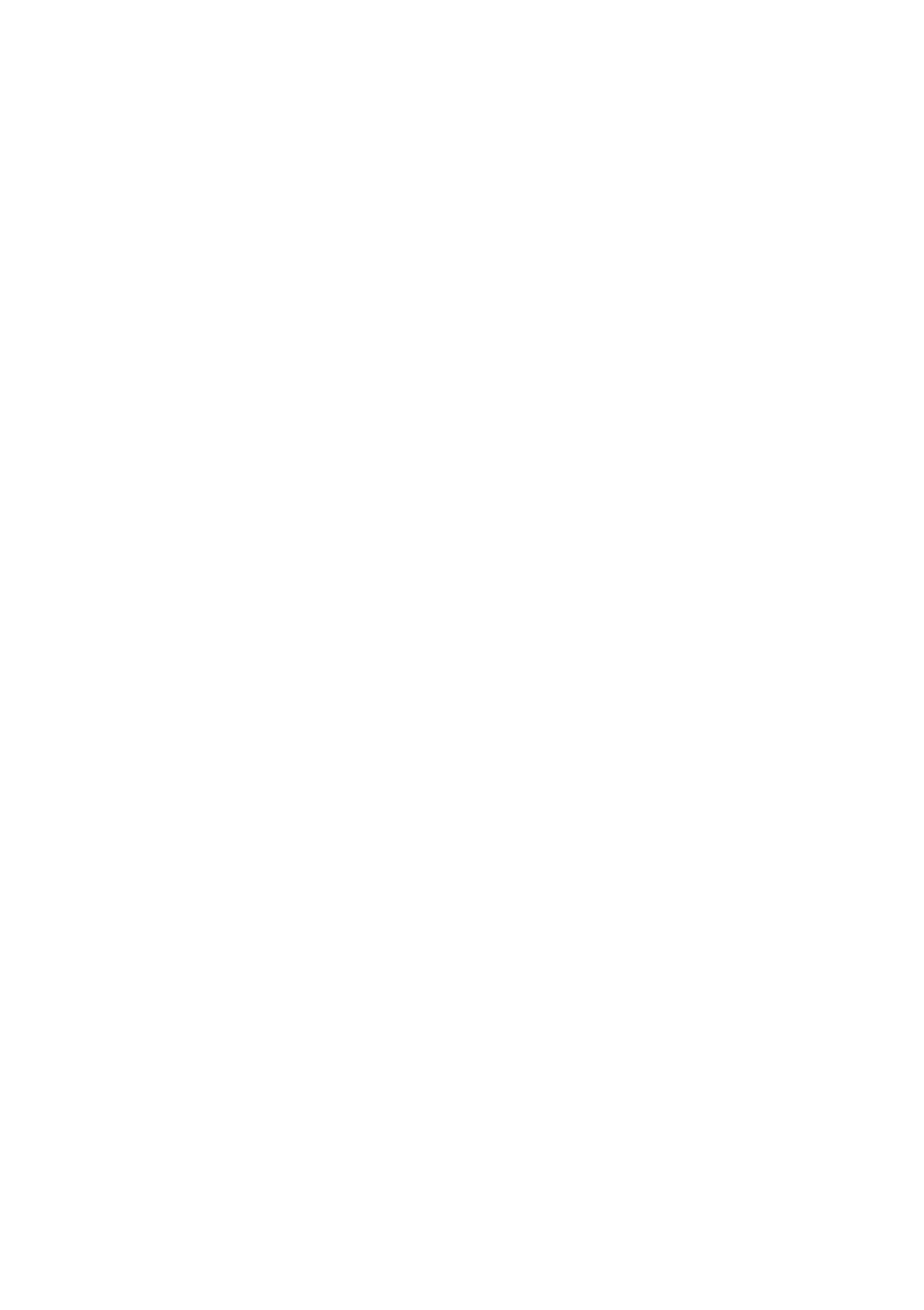## Contact Information

Publisher and producer: Kanardia d.o.o. Lopata 24a SI-3000 Slovenia

Tel: +386 40 190 951 Email: info@kanardia.eu

A lot of useful and recent information can be also found on the Internet. See <http://www.kanardia.eu> for more details.

## Copyright

This document is published under the Creative Commons, Attribution - ShareAlike 3.0 Unported licence. The license is available on [http://creativecommons](http://creativecommons.org/licenses/by-sa/3.0/legalcode). [org/licenses/by-sa/3.0/legalcode](http://creativecommons.org/licenses/by-sa/3.0/legalcode) web page and a bit more human readable summary is given on [http://creativecommons.org/licenses/by-sa/](http://creativecommons.org/licenses/by-sa/3.0/) [3.0/](http://creativecommons.org/licenses/by-sa/3.0/). In short, the license gives you right to copy, reproduce and modify this document if:

- you cite Kanardia d.o.o. as the author of the original work,
- you distribute the resulting work only under the same or similar license to this one.

## **Credits**

This document was written using TeTeX (LATEX) based document creation system using Kile running on Linux operating system. Most of the figures were drawn using Libre Office Draw and Inkscape applications. Photos and scanned material was processed using Gimp. All document sources are freely available on request under the licence mentioned above and can be obtained by email. Please send requests to info@kanardia.eu.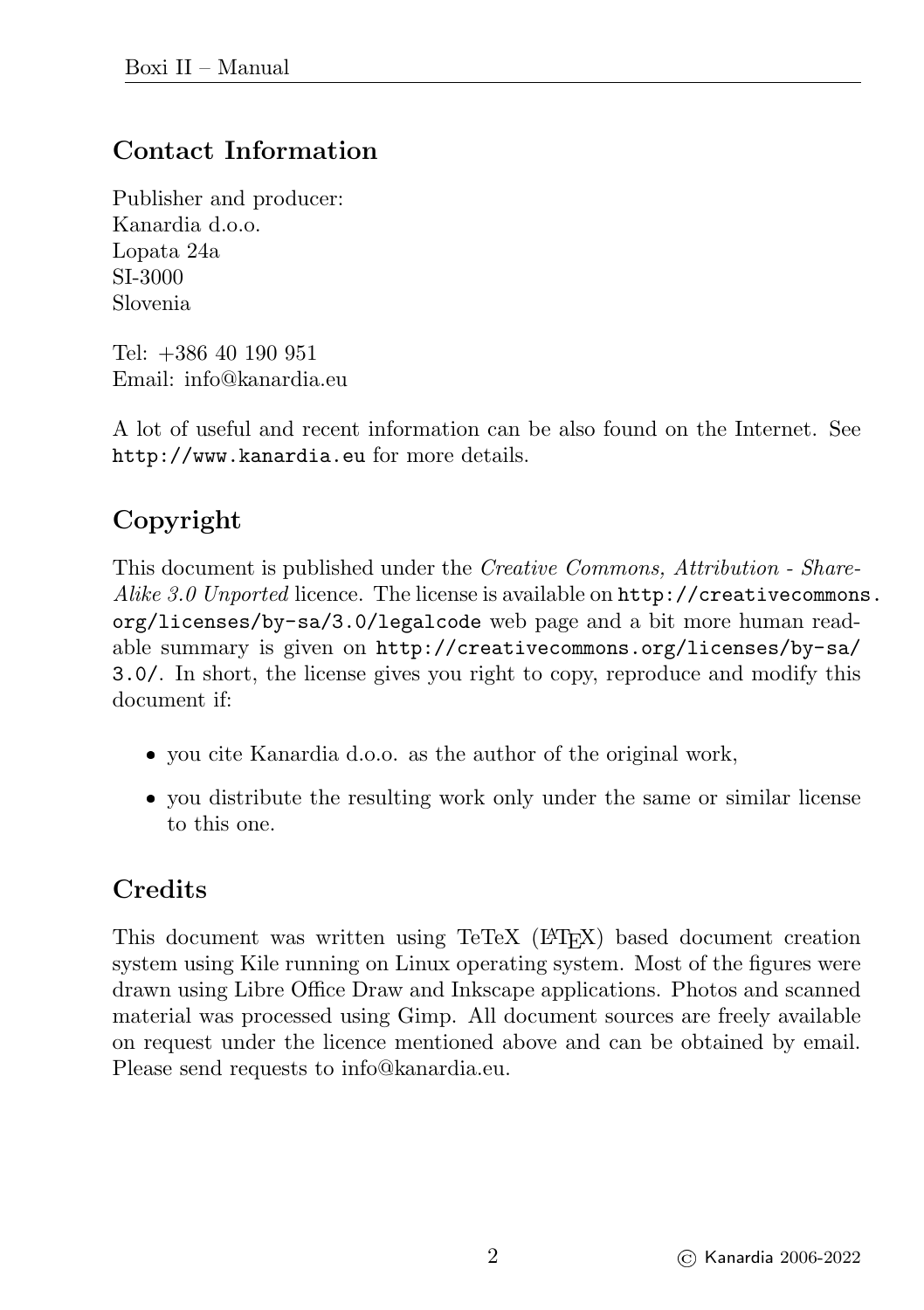## Revision History

The following table shows the revision history of this document.

| Rev. | Date          | Description                         |
|------|---------------|-------------------------------------|
| 2.0  | April 2021    | Initial release                     |
| 2.1  | February 2022 | Added configuration section,        |
|      |               | corrected relay connections.        |
| 2.2  | June $2022$   | Fixed connection schemas for inputs |
|      |               |                                     |
|      |               |                                     |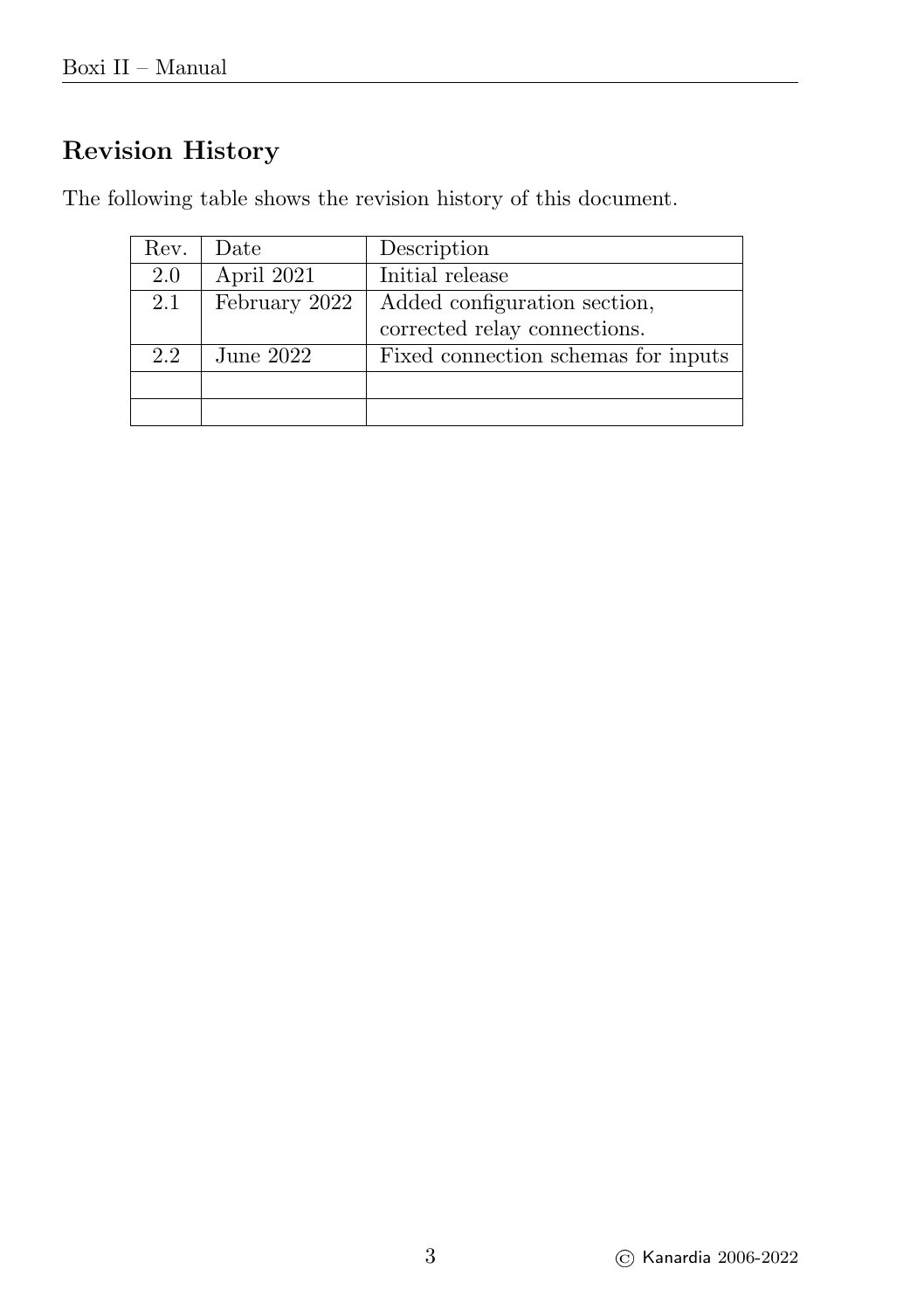## Contents

| 1        |         | Introduction                                                                          | 6              |
|----------|---------|---------------------------------------------------------------------------------------|----------------|
|          | 1.1     |                                                                                       | 6              |
|          | 1.2     |                                                                                       | $\,$ 6 $\,$    |
| $\bf{2}$ |         | <b>Functional Description</b>                                                         | 6              |
|          | 2.1     |                                                                                       | $\overline{7}$ |
|          | 2.2     |                                                                                       | $\overline{7}$ |
|          | 2.3     |                                                                                       | 8              |
|          | 2.4     |                                                                                       | 8              |
|          |         | 2.4.1                                                                                 | 8              |
|          |         | 2.4.2                                                                                 | 9              |
| 3        |         | <b>Installation &amp; Maintenance</b>                                                 | 10             |
|          | $3.1\,$ |                                                                                       | 10             |
|          | 3.2     |                                                                                       | 10             |
| 4        |         | Connections                                                                           | 11             |
|          | 4.1     | Power                                                                                 | 11             |
|          | 4.2     |                                                                                       | 12             |
|          |         | 4.2.1                                                                                 | 12             |
|          |         | 4.2.2<br>Joyu 1 and Joyu 2 $\dots \dots \dots \dots \dots \dots \dots \dots$          | 13             |
|          | 4.3     |                                                                                       | 13             |
|          |         | 4.3.1                                                                                 | 13             |
|          |         | 4.3.2                                                                                 | 14             |
|          |         | 4.3.3                                                                                 | 14             |
|          | 4.4     | Trim 1 and Trim 2 $\dots \dots \dots \dots \dots \dots \dots \dots \dots \dots \dots$ | 14             |
|          |         | 4.4.1                                                                                 | 15             |
|          | 4.5     |                                                                                       | 16             |
|          |         | 4.5.1                                                                                 | 16             |
|          |         | 4.5.2<br>External Reference $\ldots \ldots \ldots \ldots \ldots \ldots \ldots$        | 17             |
|          |         | 4.5.3                                                                                 | 18             |
|          | 4.6     |                                                                                       | 18             |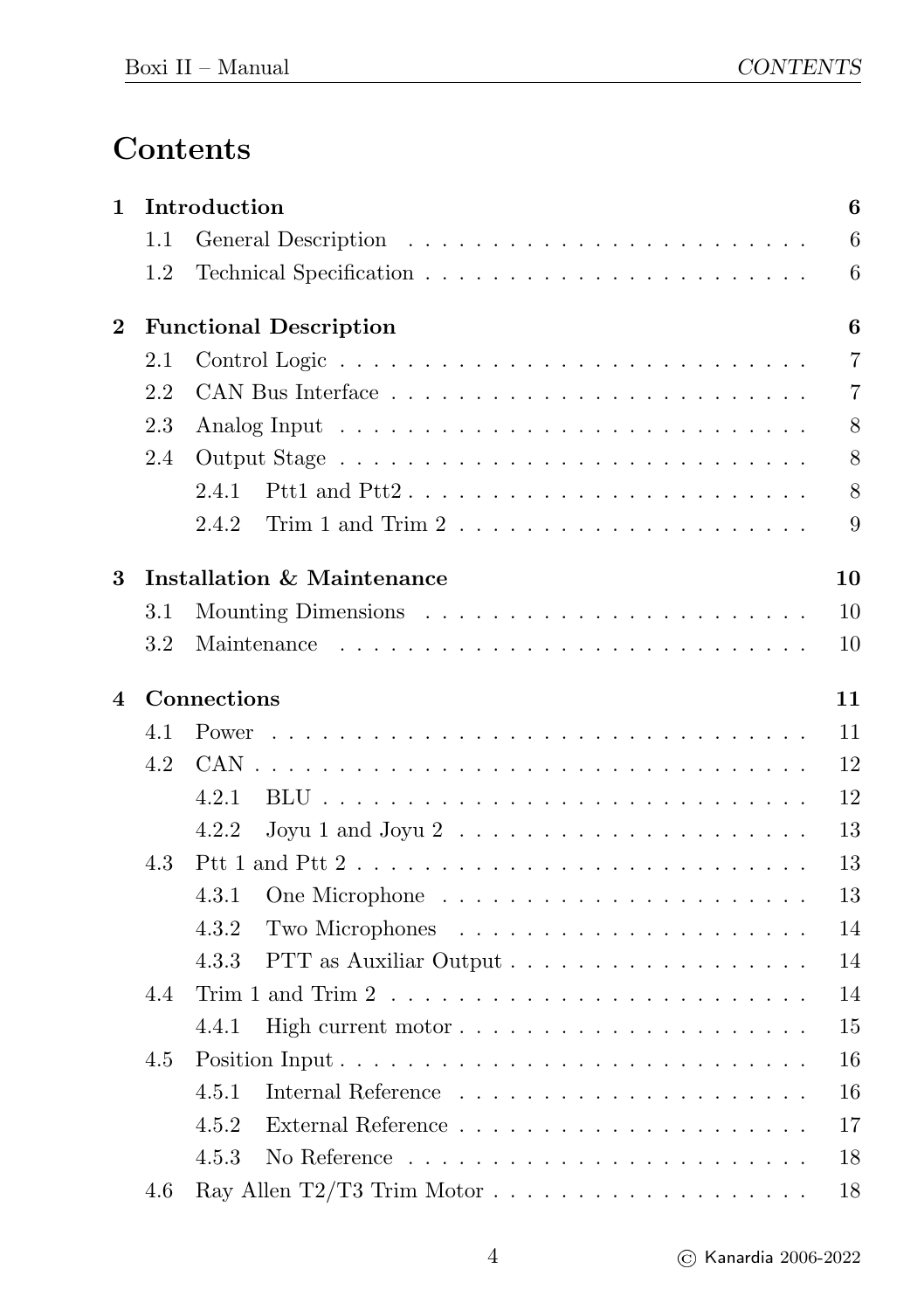|               |       | 19                                                   |
|---------------|-------|------------------------------------------------------|
| 5.1           |       | 19                                                   |
| 5.2           |       | 20                                                   |
|               | 5.2.1 | 20                                                   |
|               | 5.2.2 | 20                                                   |
| 5.3           |       | 21                                                   |
|               | 5.3.1 | 21                                                   |
|               | 5.3.2 | 22                                                   |
| 5.4           |       | 23                                                   |
| $5.5^{\circ}$ |       | 23                                                   |
|               | 5.5.1 | 23                                                   |
|               | 5.5.2 | 23                                                   |
|               |       | 24                                                   |
|               |       | 25                                                   |
| 7.1           |       | 25                                                   |
| 7.2           |       | 27                                                   |
|               |       | Configuration<br>Repair<br><b>Limited Conditions</b> |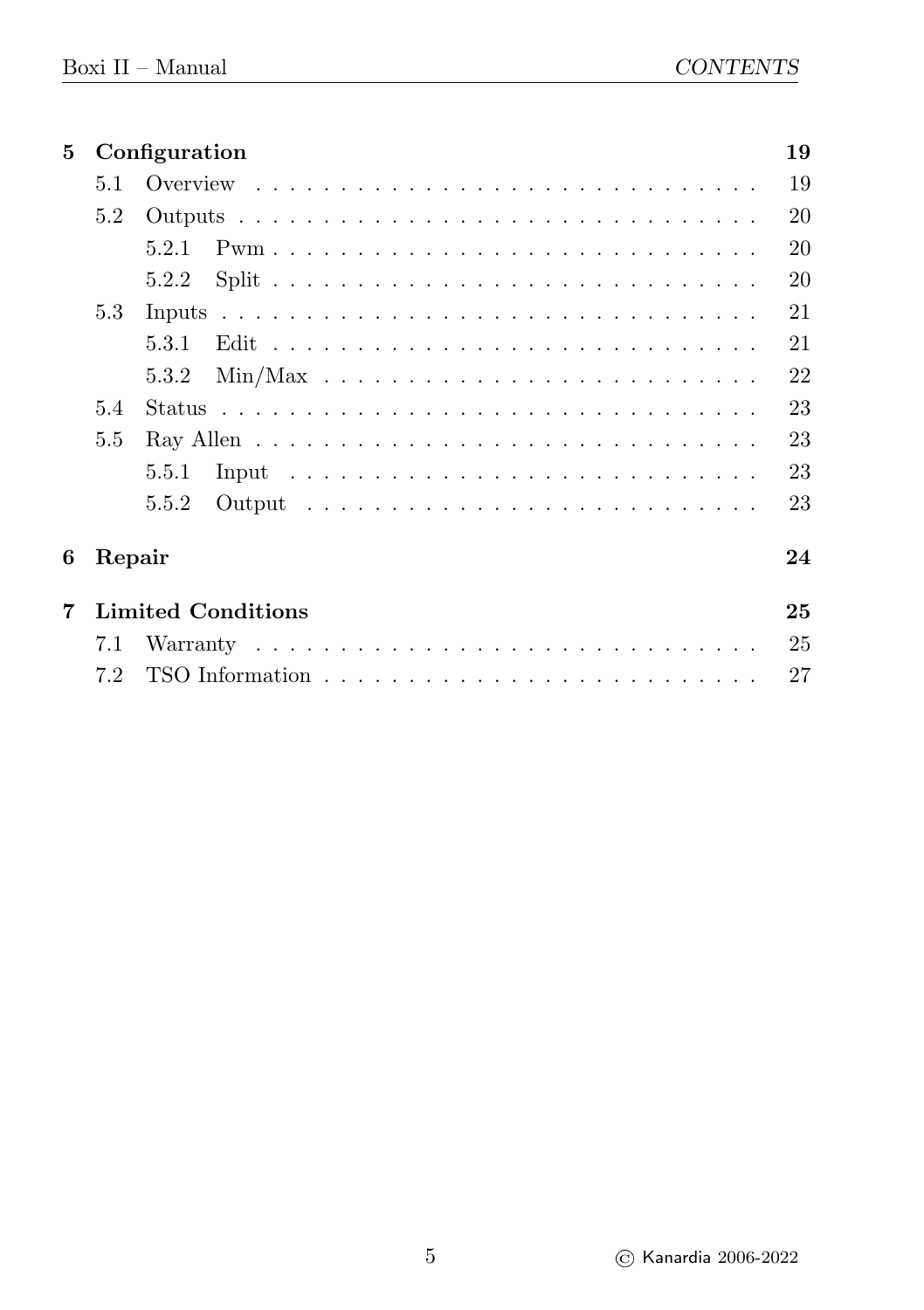# <span id="page-6-0"></span>1 Introduction

First of all, we would like to thank you for purchasing our device.

This manual describes the technical description of the unit, installation and operation. There are two hardware versions of Boxi device: Boxi and BoxiII. This manual is for Boxi II version only. Boxi II units are shipped from May 2021.

## <span id="page-6-1"></span>1.1 General Description

Boxi is an electrical actuator control box. It allows pilot to control airborne electrical actuators such as pitch and roll trims, landing gear actuators, flaps, radio transmission, electronic throttle, etc. with Joyu flight control stick.

Other devices communicate with Boxi device via CAN bus. Boxi listens to incomming CAN messages and based on their content, controlls its outputs. Boxi has implemented several fail-safe mechanisms which sets the outputs in predefined state in case of disrupted CAN communication. Boxi also monitors the health of all outputs and is able to monitor two external analog inputs.

Due to safety reasons the electronics has implemented two isolated CAN buses: main CAN bus and Joyu CAN bus. This feature also allows Boxi to be used as a communication switch between two isolated CAN buses.

Boxi unit is powered over separated power connector. The electronics will operate correctly even if the main CAN bus is not active or is in error state.

One of the key advantages is the ease of installation. Boxi shall be installed close to power actuators. This reduces system weight and electrical interferences.

## <span id="page-6-2"></span>1.2 Technical Specification

Table [1](#page-7-2) shows some basic technical specification of Boxi.

# <span id="page-6-3"></span>2 Functional Description

Boxi electronics consists of: CAN interface, control logic, power output and analog input. Boxi electronic is isolated from the main CAN bus to eliminate stray currents between power electronics and main communication bus.

<sup>&</sup>lt;sup>1</sup> Electronics only, without outputs.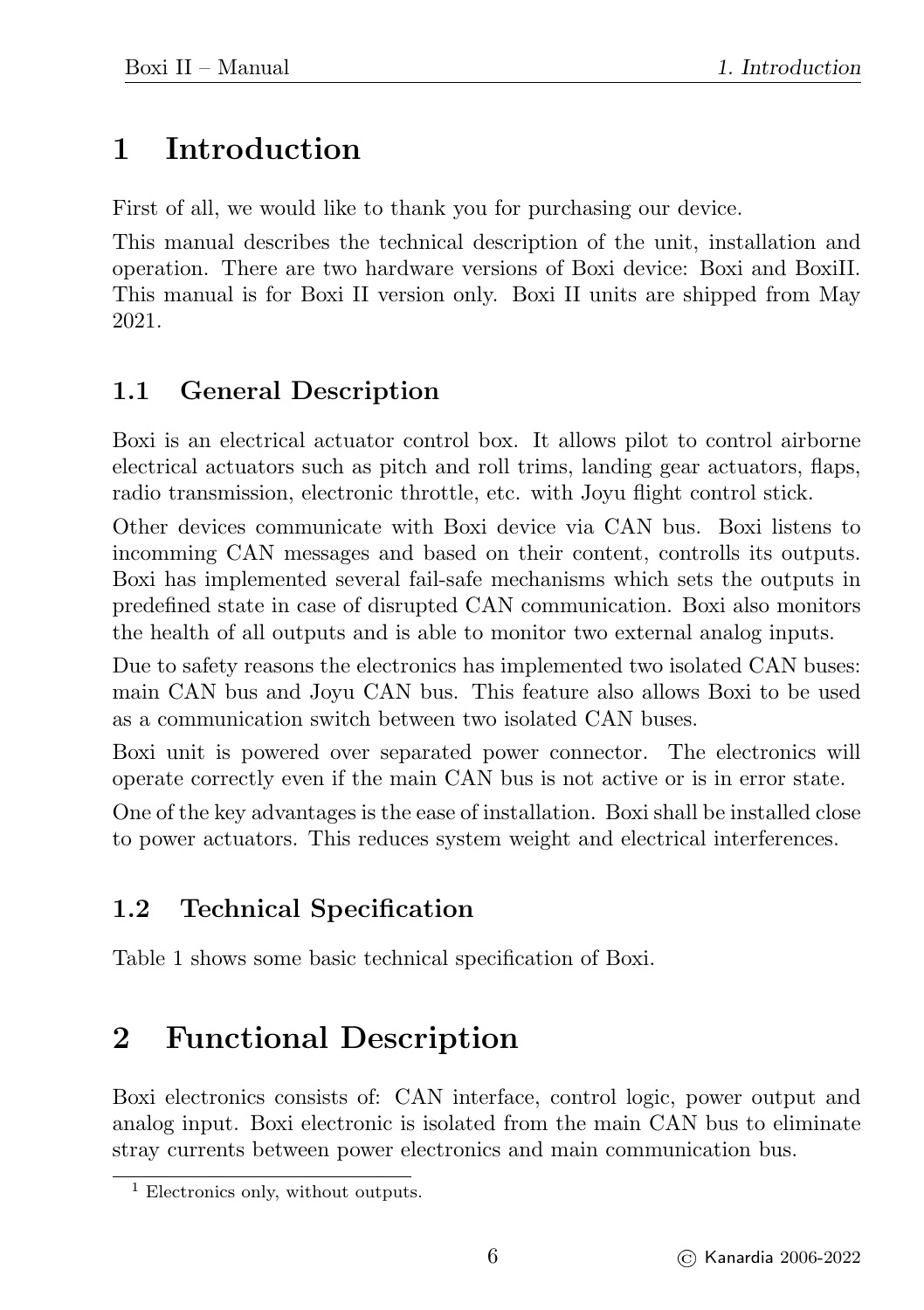<span id="page-7-2"></span>

| <b>Description</b>    | Value                               |
|-----------------------|-------------------------------------|
| Weight                | 93g                                 |
| Size                  | $100 \times 76 \times 21$ mm        |
| Operational voltage   | 6 to 36 V                           |
| Power consumption     | 0.45 W <sup>1</sup>                 |
| Current               | 36 mA @ 12 V <sup>1</sup>           |
| PTT Outputs           | Solid-State relay, max. 50V/0.5A    |
| Motor Outputs         | MOSFET full-bridge, max 36V/1.5A    |
| Operating temperature | -20 °C to +85 °C                    |
| Humidity              | 30 $\%$ to 90 $\%$ , non condensing |
| Communication         | CAN bus, 29 bit header, 500 kbit,   |
|                       | Kanardia protocol                   |

Table 1: Basic technical specifications.

## <span id="page-7-0"></span>2.1 Control Logic

The heart of the unit is a microprocessor which has two primary functions: forwarding CAN messages between both CAN buses and controlling the outputs. It also implements several fail-safe mechanisms which defines output states in case of disrupted CAN communication or system failure. Control logic is powered from a separate power supply connector.

Beside controlling the outputs the microprocessor is also monitoring the status of the outputs. In case of any problem detected it reports the error state to the main bus.

## <span id="page-7-1"></span>2.2 CAN Bus Interface

System consists of two isolated CAN interfaces: primary CAN bus and Joyu CAN bus. All CAN messages from one bus are forwarded to the other bus. The main purpose of implementing isolated Joyu CAN bus is eliminating CAN bus topology problems and to minimize the possibility for Joyu CAN bus malfunction.

Due to the topology used the Boxi and Joyu units will operate even in the case of severe problems on the main bus, or if there is no device connected to the main bus at all.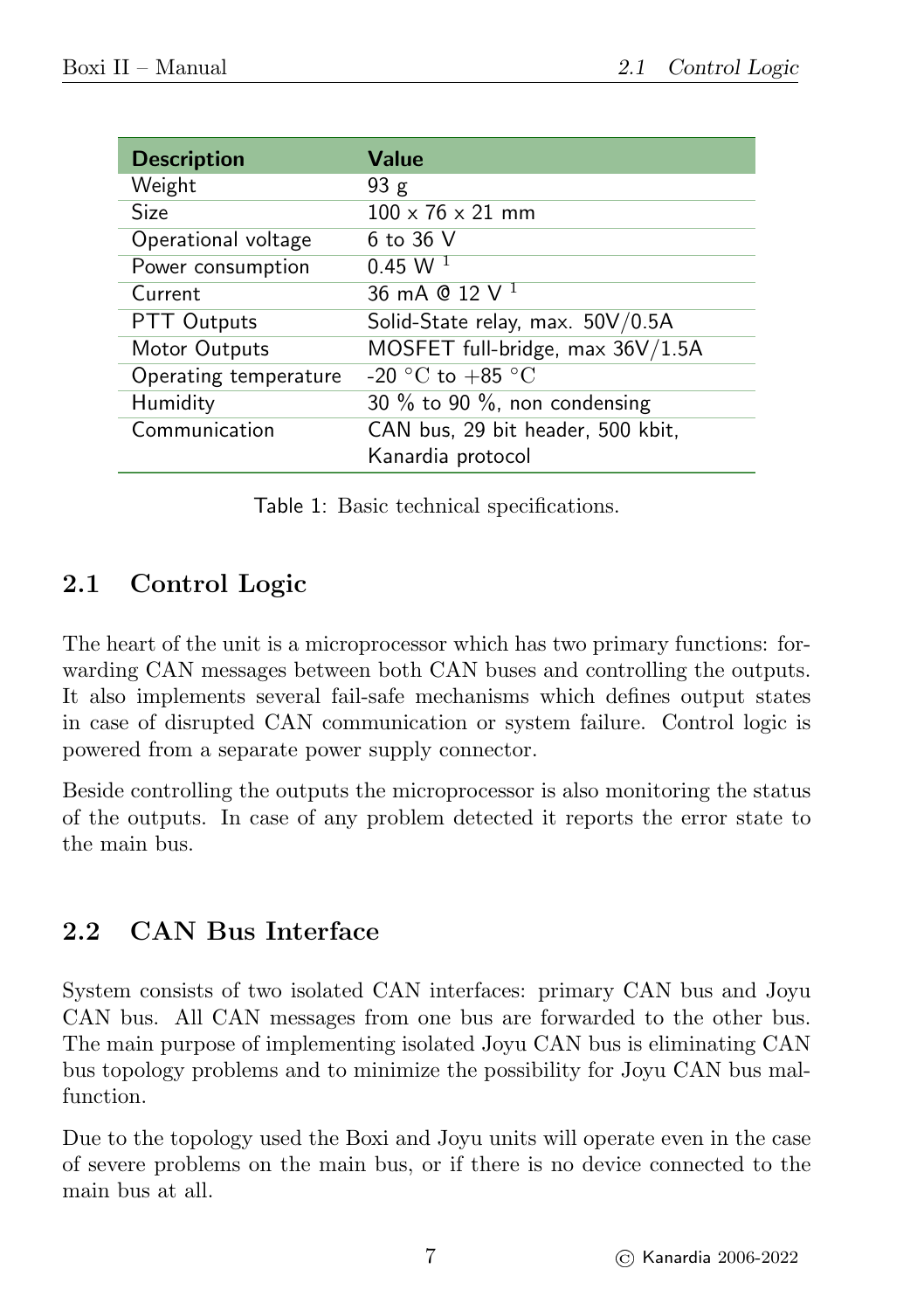## <span id="page-8-0"></span>2.3 Analog Input

Analog input consist of two analog inputs and a reference voltage input/output. It is able to measure voltage from various sensors used for detecting trim and/or flap position.

Boxi outputs a weak reference voltage to be used with simple resistor divider sensors (potentiometer). However in the case of voltage divider powered by external source the reference voltage could be overridden by external reference voltage. The sensor voltage can therefore depend on internal reference, external reference or absolute voltage between  $V_{ref}$  and  $V_{in}$  inputs.

<span id="page-8-3"></span>Input specifications are listed in table [2](#page-8-3)

| <b>Description</b>          | <b>Value</b>  |
|-----------------------------|---------------|
| Min voltage on any input    | $-3V$         |
| Max voltage on any input    | 18 V          |
| Reference output            | 3 V           |
| Reference output resistance | 2 kOhm        |
| Input resistance            | min. 100 kOhm |

Table 2: Input characteristics.

## <span id="page-8-1"></span>2.4 Output Stage

Output stage consists of two pairs of output modules: Ptt and Motor.

#### <span id="page-8-2"></span>2.4.1 Ptt1 and Ptt2

Ptt (Radio) outputs are mostly used to control radio transceiver push-to-talk input. Output is realized using electrically isolated solid-state relay. Its output terminals are routed directly to output terminals 1/2 and 3/4 respectively. Default output state is open (NO, normally open). Press on the PTT button shorts terminals 1, [2](#page-8-4) or [3](#page-9-1), 4 respectively.<sup>2</sup> Table 3 shows basic characteristics of solid-state relay used.

Beside standard configuration this outputs could be used for any other digital output function.

<span id="page-8-4"></span><sup>2</sup> Default configuration.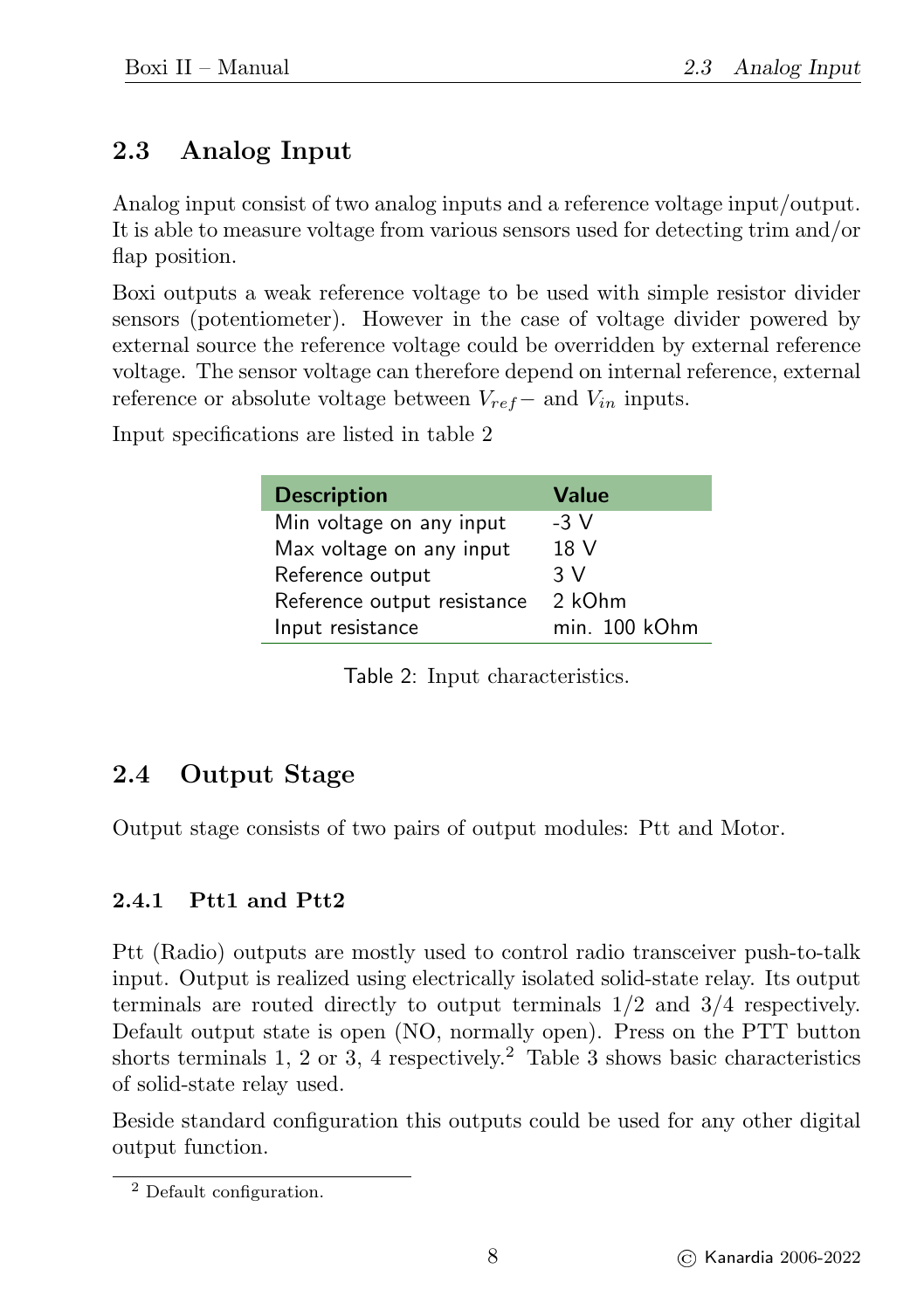<span id="page-9-1"></span>

| <b>Description</b>     | <b>Value</b> |
|------------------------|--------------|
| Maximum switch voltage | 50 V         |
| Maximum current        | 0.5A         |
| Switch resistance      | 2.5 Ohm      |

Table 3: PTT output characteristics.

#### <span id="page-9-0"></span>2.4.2 Trim 1 and Trim 2

Motor output stage is used to control DC motors. It consists of MOSFET switch driver with integrated short-circuit and over-temperature protection. It also provides open load detection on the output stage.

<span id="page-9-2"></span>Output stage can be configured either as two split push-pull outputs or one full-bridge<sup>2</sup> with PWM output. Full-bridge (motor) configuration is used for bidirectional driving of DC-motors (trim actuators, etc.), while the split mode allows controlling up to two loads (unidirectional motors, lights, relays, etc.). Table [4](#page-9-2) shows characteristics of MOSFET motor driver.

| <b>Description</b> | <b>Value</b>  |
|--------------------|---------------|
| Voltage            | $6 - 36$ V    |
| Current            | 1.5 A (max)   |
| Switch resistance  | $250$ m $Ohm$ |
| PWM frequency      | $12$ kHz      |

Table 4: Motor driver characteristics.

In the motor mode the PWM switching also is implemented. Therefore it is possible to configure soft-start or to limit the maximum power of the motor. The user must configure start and finish PWM duty cycle and time to transit from start to finish value.

PWM mode works like quick switching the output to on and off. The duty cycle between on and off state can be changed. This way the power delivered to the load is reduced. The switching is fast and at fixed frequency.

With change of PWM duty cycle the soft start of motor is realized in Boxi II. On figure [1](#page-10-3) the idea of soft start is presented. On keypress on Joyu the Trim output starts switching with cycle period. On the first PWM cycle the Start PWM duty cycle is used. On consecutive cycles the duty cycle is increased until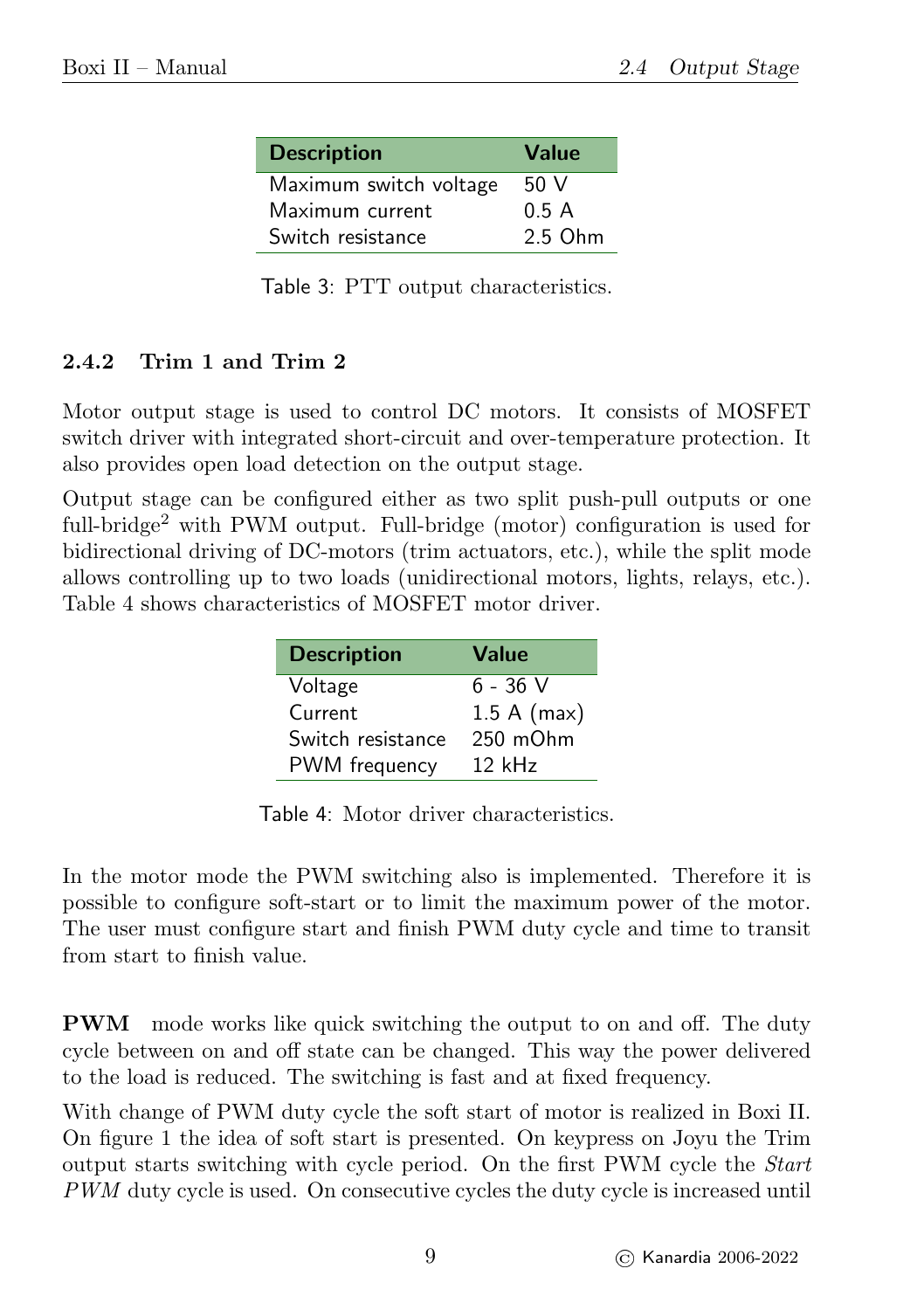it reaches the Max PWM. The transition time from Start to max is marked as Time To Max.

<span id="page-10-3"></span>On figure [1](#page-10-3) the Start PWM is 30%, the Max PWM is 100%.



Figure 1: Pwm mode switching description.

## <span id="page-10-0"></span>3 Installation & Maintenance

The device shall be installed away from:

- Any heat source.
- Radio, transponder, antennas and antenna cables.

When installing it in a location where it will be exposed to fluids or moisture, it shall be installed in a waterproof enclosure.

## <span id="page-10-1"></span>3.1 Mounting Dimensions

The device is mounted using four screws type M4. It is highly recommended that the device is mounted using rubber shocks (rubber washers), which reduce the vibrations. Figure [2](#page-11-2) illustrates mounting dimensions for the device.

## <span id="page-10-2"></span>3.2 Maintenance

No special maintenance is required.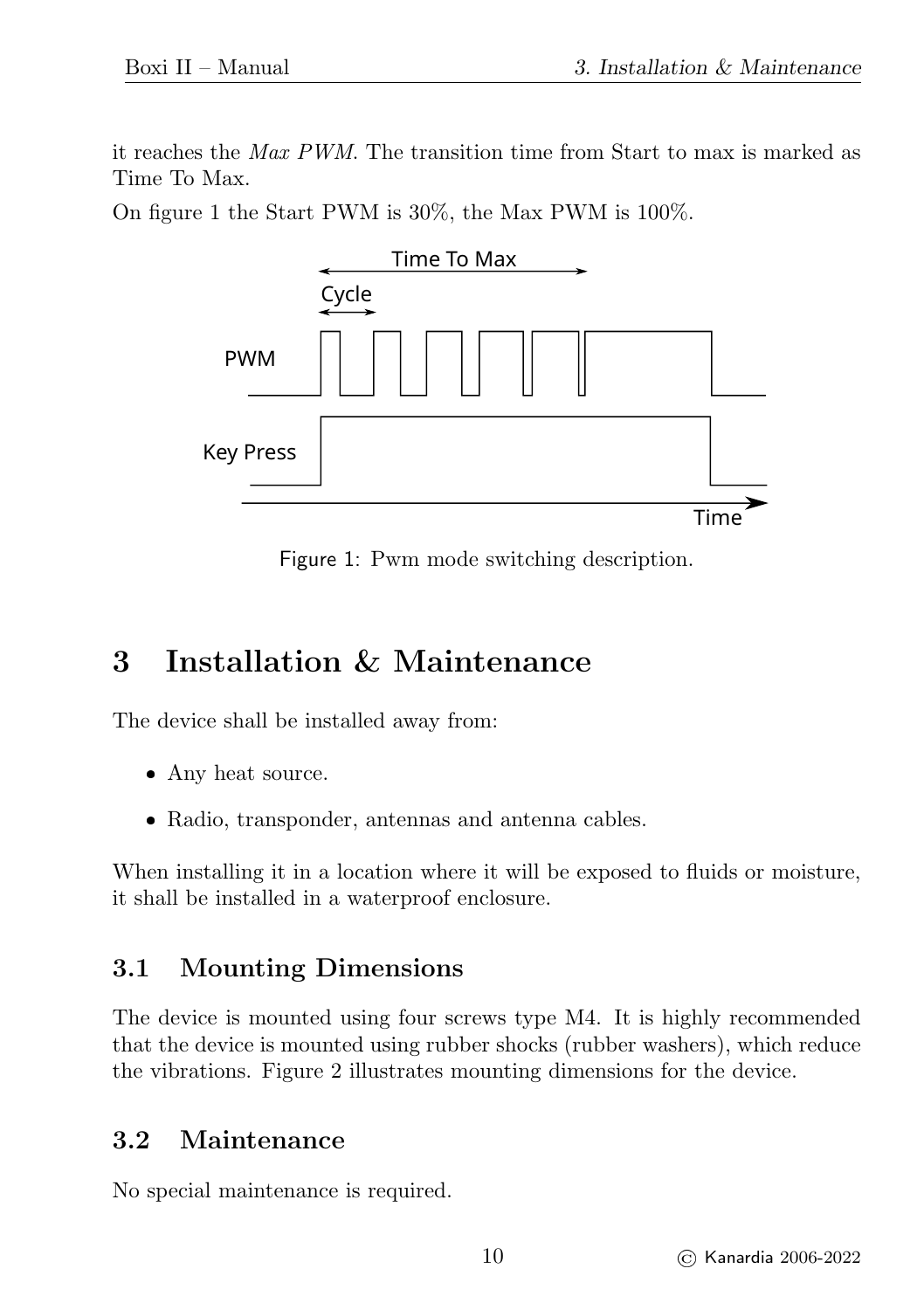<span id="page-11-2"></span>

Figure 2: Device mounting dimensions. Note: Figure is not in scale.

## <span id="page-11-0"></span>4 Connections

Boxi connects different devices together to ease the installation. Figure [3](#page-12-2) illustrates connection of standard devices to Boxi.

### <span id="page-11-1"></span>4.1 Power

Boxi shall be connected to the aircraft power supply. Because Boxi controls essential devices like PTT for the radio it should get a power supply as soon as the master switch of the aircraft is turned on. In this case it will be able to control outputs before any other avionics is switched on.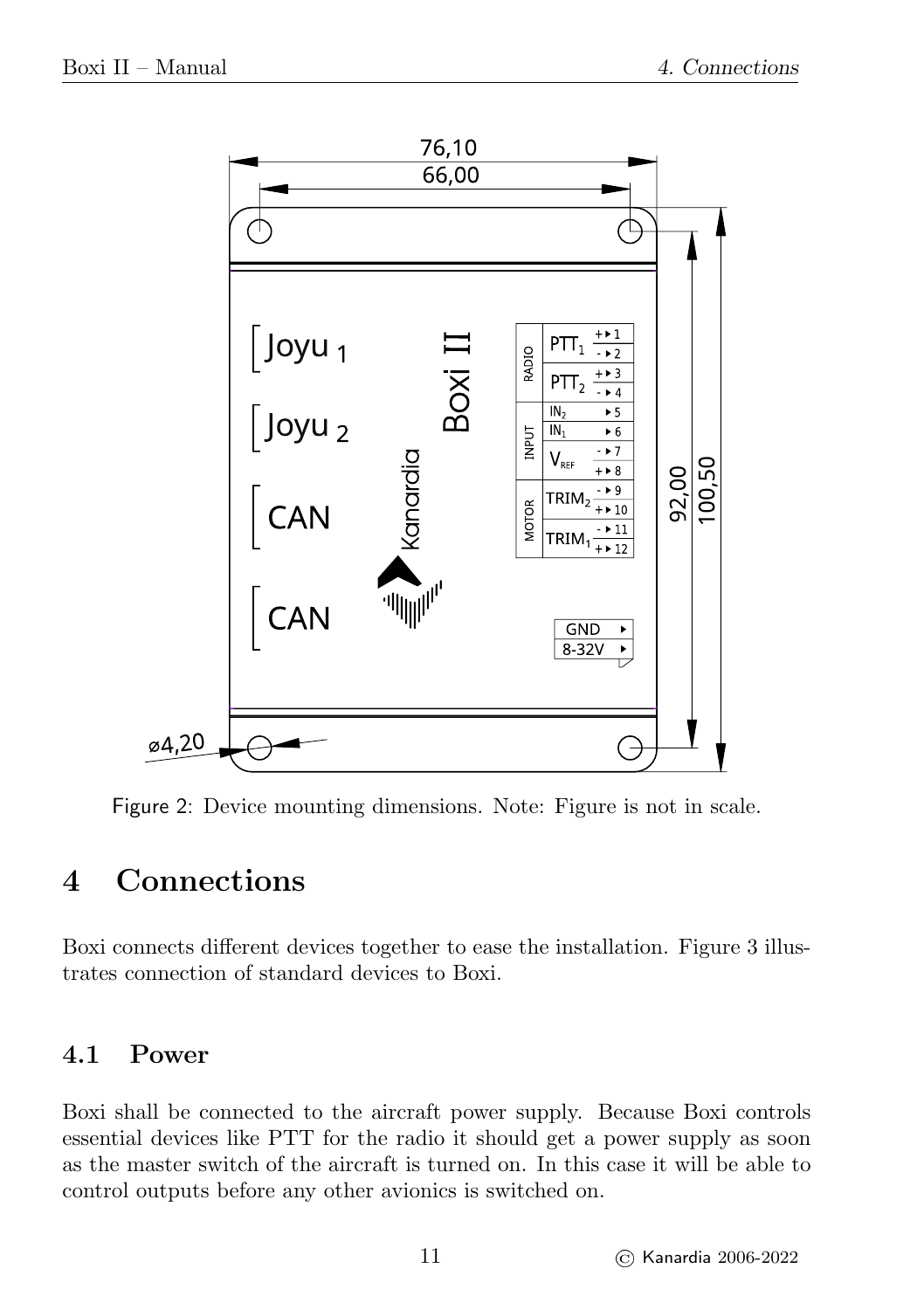<span id="page-12-2"></span>

Figure 3: Default connection.

Boxi power supply shall be protected with a fuse of a proper rating. The recommended current rating of the fuse is 5A.

### <span id="page-12-0"></span>4.2 CAN

Boxi must be connected to primary CAN bus in order to control any supported Kanardia device via Joyu (refer to Figure [3\)](#page-12-2). Use standard RJ45 ethernet cable to connect it with other Kanardia devices.

Two identical CAN ports are present on the Boxi device. If the Boxi is the first or last device on the bus use termination plug on the remaining port.

#### <span id="page-12-1"></span>4.2.1 BLU

If there are no devices present and you want to configure Boxi and Joyu devices with BLU (Bluetooth CAN interface) you shall use a special RJ45 power cable for powering the BLU device. The cable connects to one of Boxi CAN ports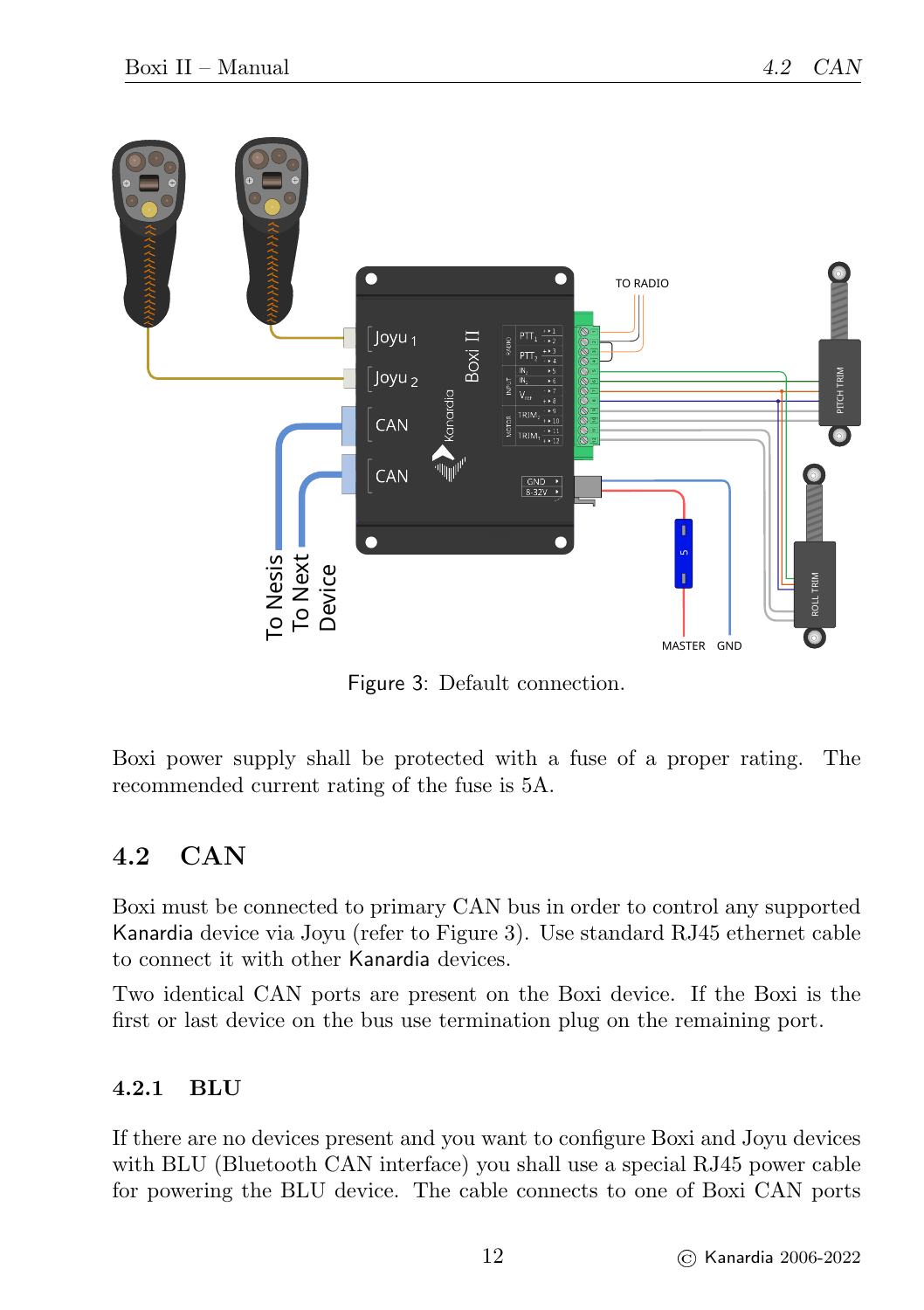and the other end of cable must be connected to aircraft electrical supply (blue to GND and red to  $+12$  V). This cable shall be used only if BLU is used and no other device is powering the main CAN bus. The cable also includes the CAN bus termination resistor.

#### <span id="page-13-0"></span>4.2.2 Joyu 1 and Joyu 2

One or two Joyu units shall be connected to 4-pin RJ connectors. Refer to Figure [3](#page-12-2) for proper connection. Both outputs are short circuit protected. Failure of one Joyu device does not influence operation of Boxi and other Joyu. If any problem is detected by the Boxi it is reported to the user.

## <span id="page-13-1"></span>4.3 Ptt 1 and Ptt 2

Ptt 1 and Ptt 2 are two separated and completely isolated switches. Both + and - teminals shall be connected. In this section we will explain most common connections for Ptt outputs.

#### <span id="page-13-2"></span>4.3.1 One Microphone

<span id="page-13-3"></span>Ptt output acts as a switch between terminal 1 and 2 of the output connector. Figure [4](#page-13-3) illustrates wiring example for KRT-2 VHF radio. Please refer to your radio user manual for proper connection. Note: some transceivers requires an external pull-up resistor on PTT control line (refer to radio user manual).



Figure 4: Connection example for controlling PTT on KRT-2 VHF radio with one microphone connected.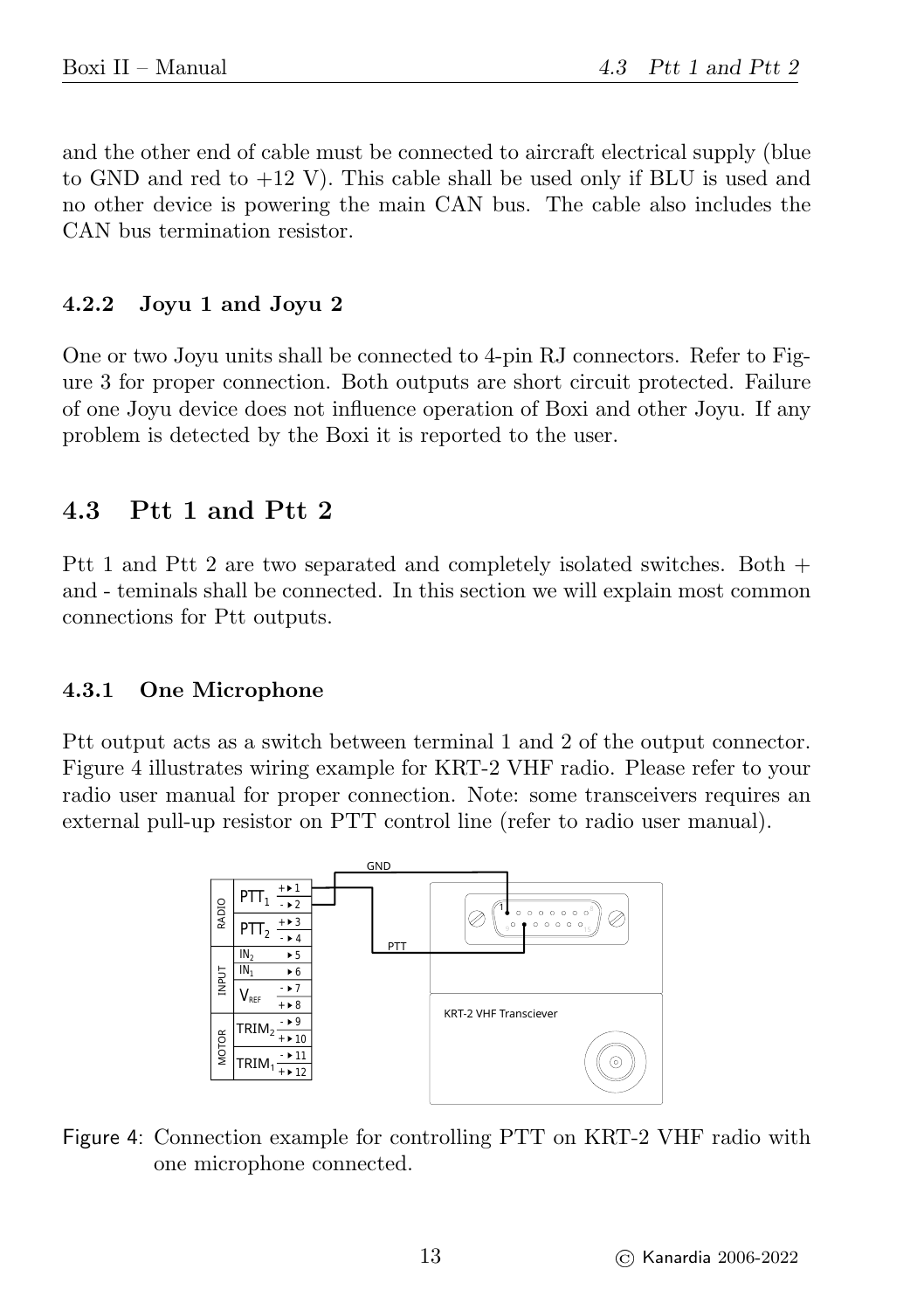#### <span id="page-14-0"></span>4.3.2 Two Microphones

When two microphones are connected to the radio, the radio must distinguish between microphone in use. Radio will open microphone for which the button is pressed and suppressed the other one. So, two switches are needed in Boxi, Ptt1 and Ptt2.

<span id="page-14-3"></span>Figure [5](#page-14-3) illustrates wiring example for KRT-2 VHF radio for two microphones. Please refer to your radio user manual for proper connection. Note: some transceivers require an external pull-up resistor on PTT control line (refer to radio user manual).



Figure 5: Connection example for controlling PTT-1 and PTT-2 on KRT-2 VHF radio with two microphones connected.

#### <span id="page-14-1"></span>4.3.3 PTT as Auxiliar Output

Ptt output can also act as auxiliar switch for triggering some external device. Figure [6](#page-15-1) illustrates wiring example for connecting external power relay to Ptt2 output terminals. A1 terminal of power relay is connected to positive battery lead, A2 is connected to terminal 3 of output connector and terminal 4 of output connector is connected to negative (GND) battery lead.

In case of inductive loads (relays, small motors) user shall install freewheeling diode in parallel to inductive load. Also please make sure that maximum voltage and current are not exceeded.

## <span id="page-14-2"></span>4.4 Trim 1 and Trim 2

Each motor output can be configured either as a bidirectional DC motor driver or as two independent push-pull drivers. Figure [7a](#page-15-2) illustrates an example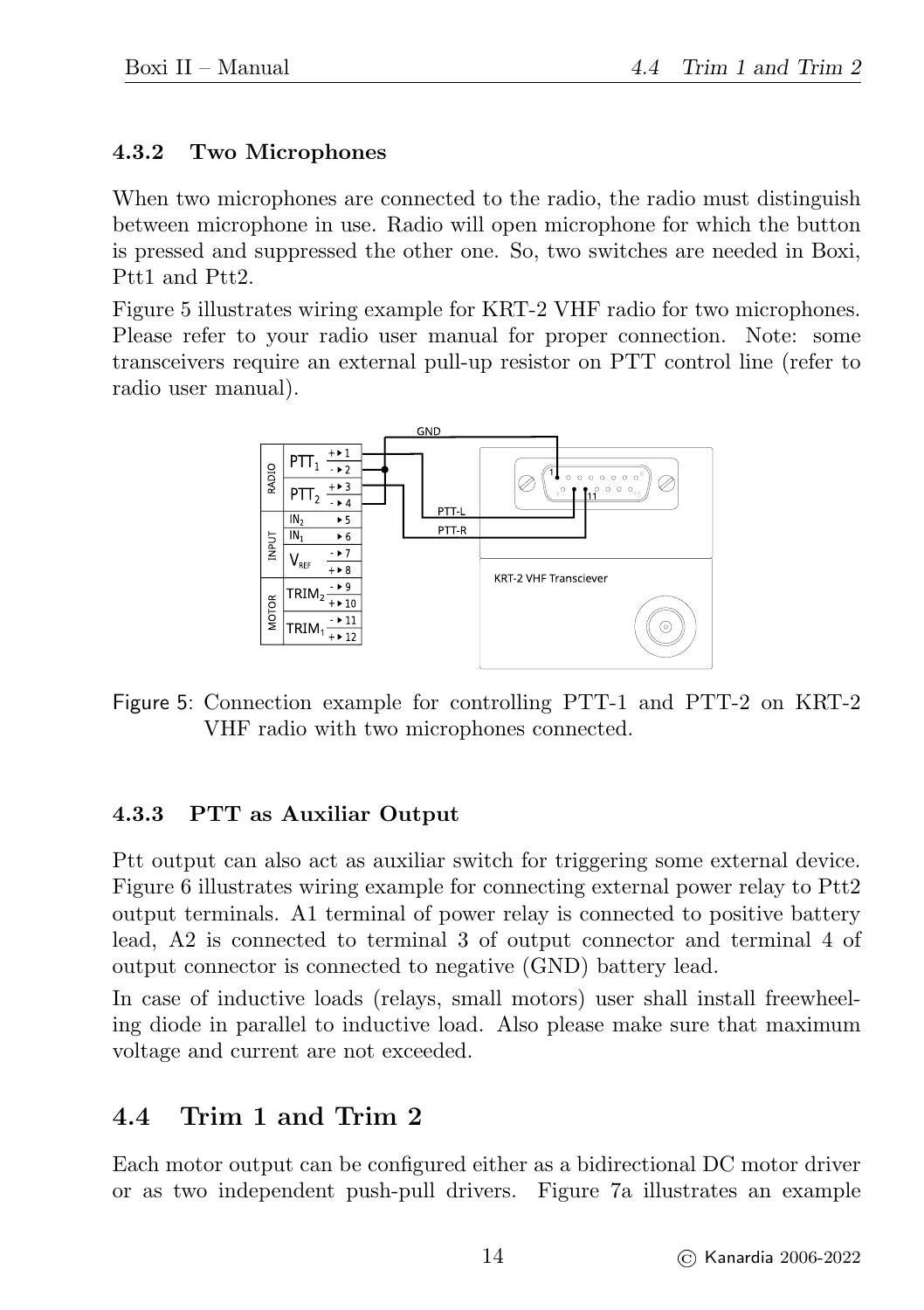<span id="page-15-1"></span>

Figure 6: Connection example for controlling external relay.

of connecting DC-motor (trim actuator), figure [7b](#page-15-2) illustrates an example of connecting two light bulbs.

<span id="page-15-2"></span>

Figure 7: Connection examples for motor output.

The Output stage will output VCC to the selected output pin according to Boxi configuration. If function Trim  $X+$  is selected then the output Trim  $X+$ will go high and Trim X- will remain low. If function trim X- voltage is selected output Trim  $X$ - will go high and Trim  $X$ + will remain low. This enables user to use Boxi output for controlling DC motor or it can be used as a two channel independent driver.

#### <span id="page-15-0"></span>4.4.1 High current motor

Sometimes the power output of Boxi is not adequate to handle big DC motors. In this case we propose solution with two external relays.

Figure [8](#page-16-2) illustrates how to connect one SPST and one DPDT relays (double pole, double throw) to drive high current DC motor in both directions. This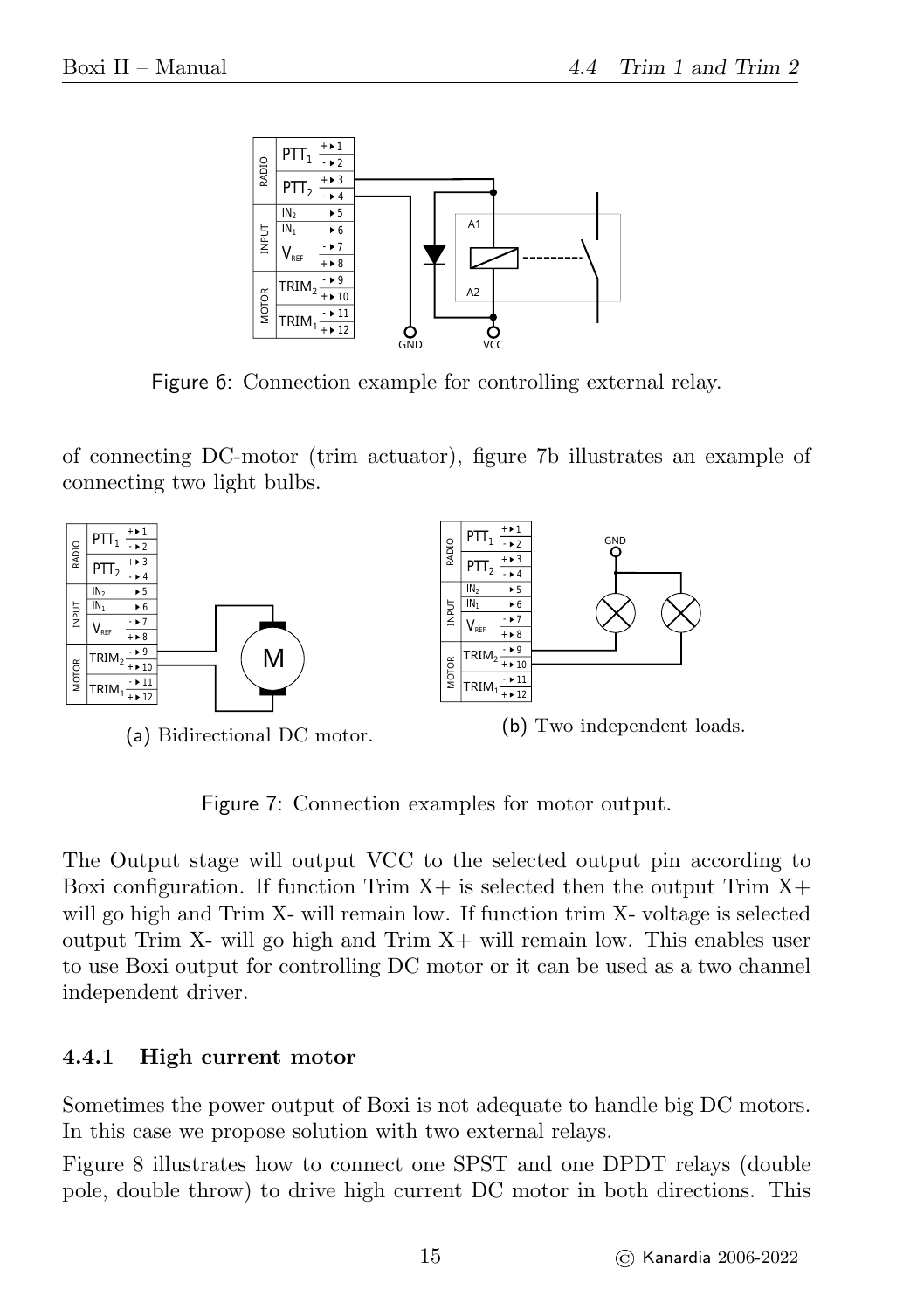Δ

connection guarantees that no shortcut can occur even if both relays are engaged at the same time in the case of Boxi malfunction.

Make sure that relays can handle enough current for motor operation under full load.

<span id="page-16-2"></span>

Figure 8: Connection of external relay for driving high current motor.

## <span id="page-16-0"></span>4.5 Position Input

The Boxi II includes also two analog inputs for position sensors. Most of the position sensors are simply variable resistors - potentiometers, which work as a voltage divider. The voltage divider must be connected to a voltage source which we will refer to as a reference voltage. Boxi is able to handle different types of connections which will be described in this section.

The connection used must be selected in a way that simplifies the installation. Please note that Input 1 and Input 2 can be configured in a different way, however not every possible combination is possible. The reason for this is that only one  $V_{ref}$  input is present.

#### <span id="page-16-1"></span>4.5.1 Internal Reference

This is simplest way of connecting the position sensor to the Boxi. The installer shall connect three wires from position sensor directly to the Boxi. Please refer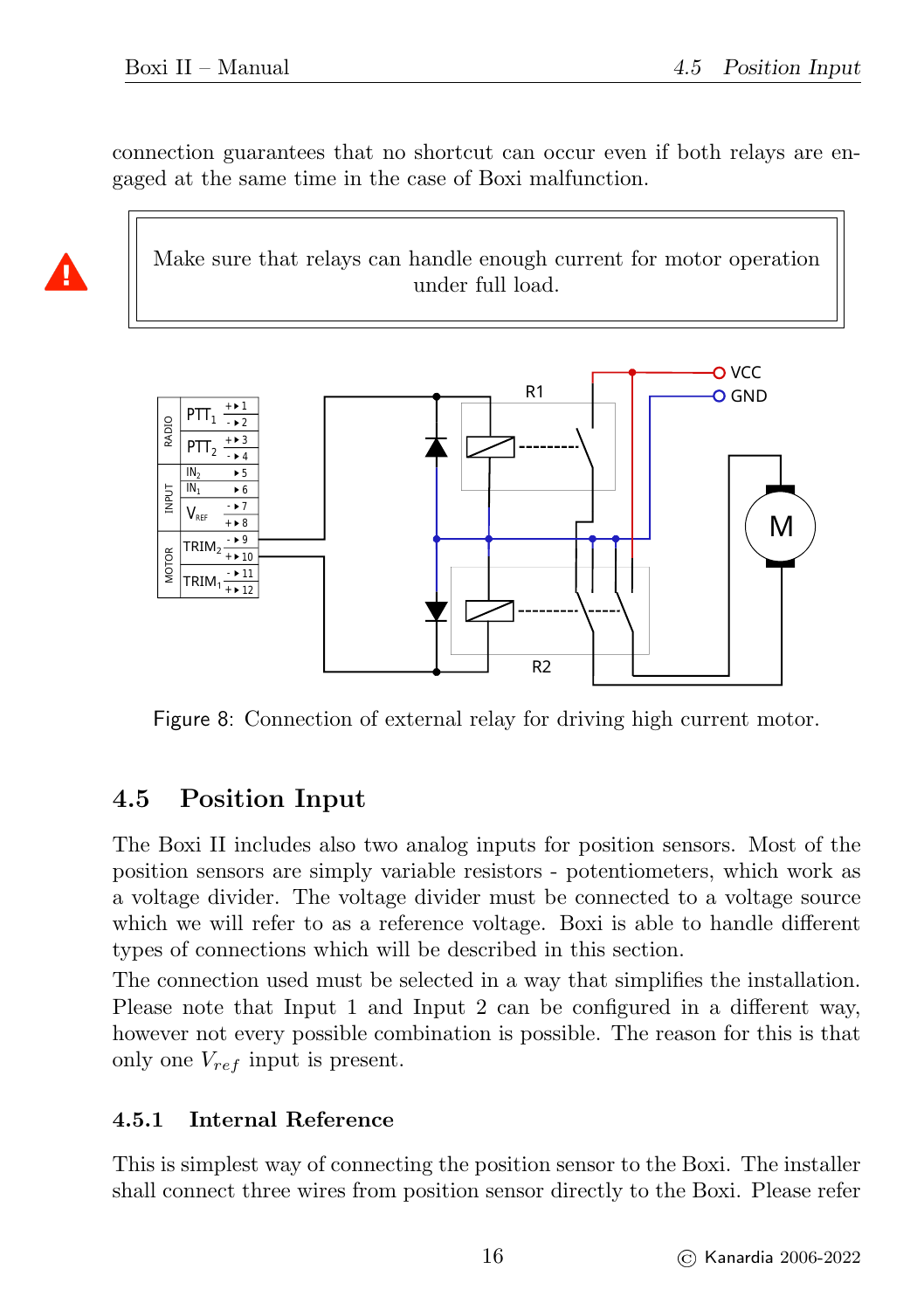<span id="page-17-1"></span>to figure [9](#page-17-1) for detailed connection example.



Figure 9: Position sensor with internal reference.

However with this connection it is not possible to connect any external position display to the same sensor.

#### <span id="page-17-0"></span>4.5.2 External Reference

External reference connection is using external voltage applied to the  $V_{ref}$  input. Installer shall connect external reference to  $V_{ref}$  input and to the position sensor.



Figure 10: Position sensor with external reference.

This voltage can be stabilised or not. In the case the voltage is stable the please see next section. In the case of unstablized reference voltage the relative ratio must be chosen during configuration.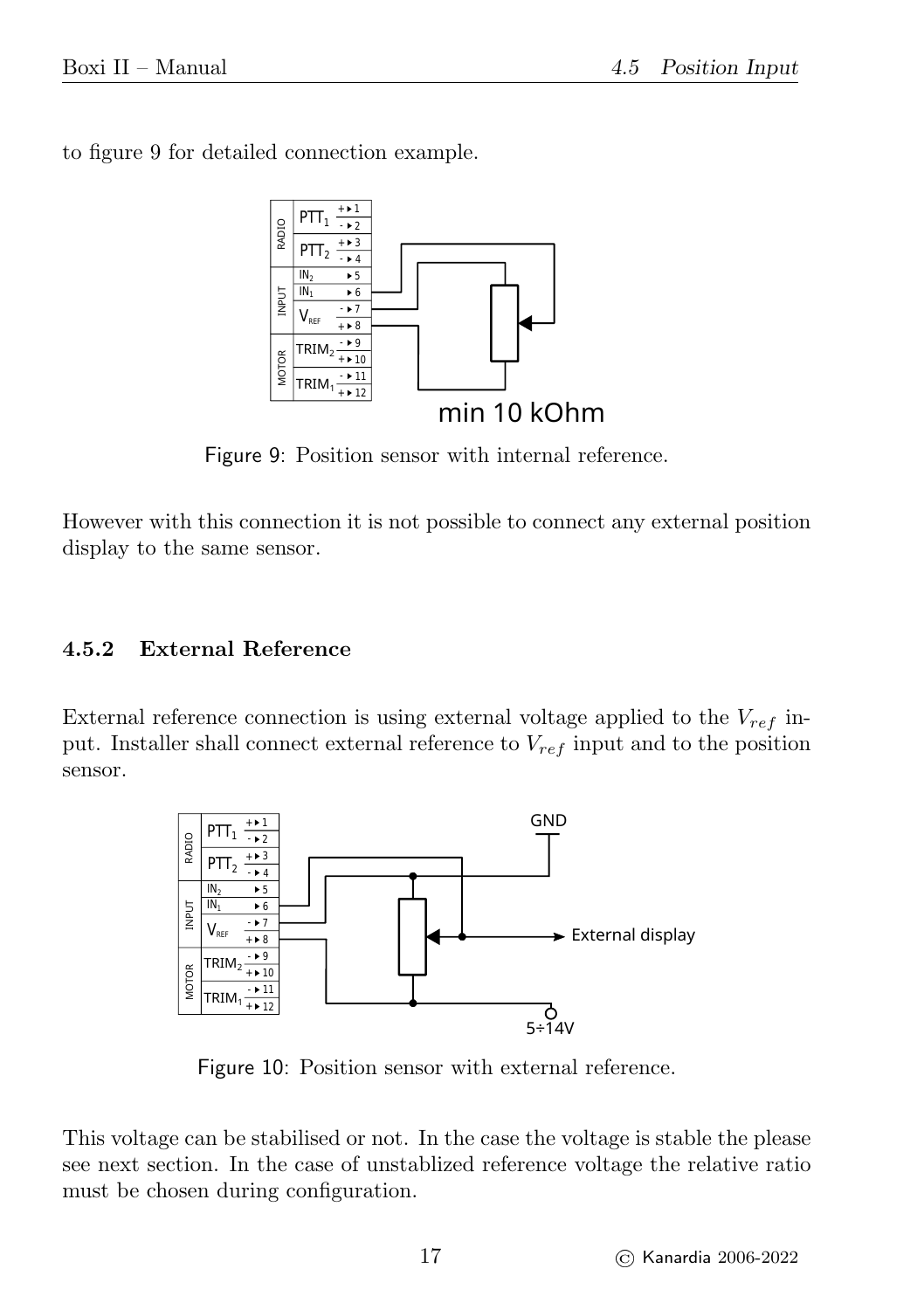4

#### <span id="page-18-0"></span>4.5.3 No Reference

If the voltage on the position sensor is stabilised via some sort of voltage regulator it is not necessary to connect  $V_{ref}$ + input. However  $V_{ref}-$  must still be connected. In this way the Boxi measures absolute voltage on input. The user must define maximum and negative values in volts, rather in relative ratio.



Figure 11: Position sensor with stabilised outside voltage source.

### <span id="page-18-1"></span>4.6 Ray Allen T2/T3 Trim Motor

Ray Allen T2 and T3 servo motors are very popular. These servos behave as bidirectional DC motors.

In this section we are using color codes from the Ray Allen Installation Instructions for T2/T3 Trim Systems manual. Please double check that color coding of your Ray Allen servo matches the coding from the manual.

Do not connect the Ray Allen RS2 rocker switch in parallel to Boxi! This may create a shortcut and may cause severe damage to the wiring and the system.

Figure [12](#page-19-2) illustrates how to connect a Ray Allen servo as motor 1. Connect white leads to ports Trim+ and Trim- respectively. The same principles apply also for connection to motor 2 position.

Test the servo and make sure that it runs in proper direction. If direction is wrong, white leads shall be reversed. It is also possible to reverse the direction in software configuration.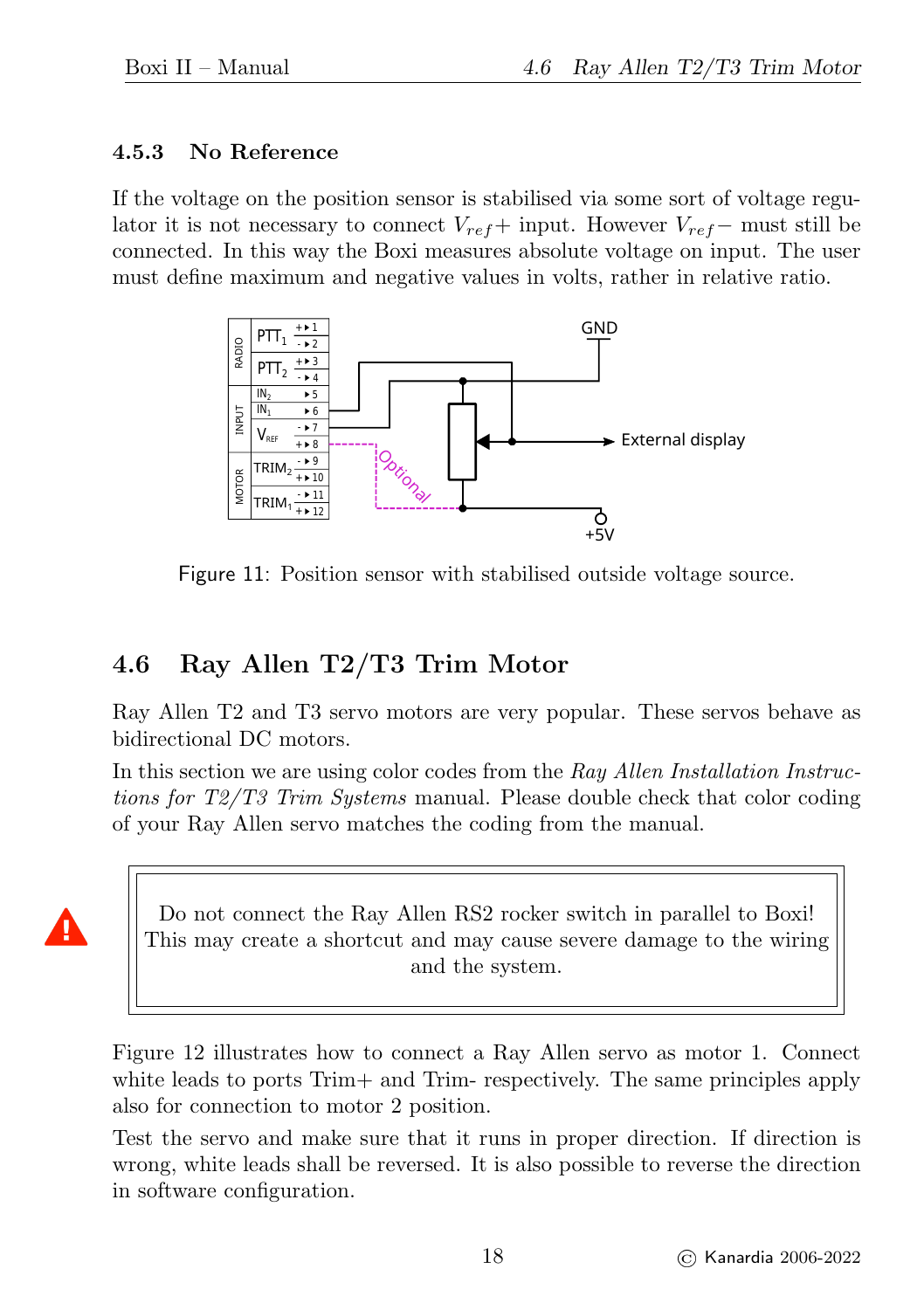<span id="page-19-2"></span>

Figure 12: Connection of Ray Allen T2/T3 servo as Trim 1.

# <span id="page-19-0"></span>5 Configuration

The Boxi device can be easily configured with any Nesis/Aetos type of device with at least software version  $3.8.5$ .

## <span id="page-19-1"></span>5.1 Overview

For Boxi configuration the dialog in Figure [13](#page-19-3) is used. With the use of menu on the left side of the dialog it is possible to configure both Boxi output and both input channels. On the right side of dialog current state of boxi outputs and inputs are shown in raw format. Also the power consumption of both Joyu units can be monitored.

<span id="page-19-3"></span>

|                                                          |                                    | <b>Boxi</b>      |                          |                                                                                                       |                         |
|----------------------------------------------------------|------------------------------------|------------------|--------------------------|-------------------------------------------------------------------------------------------------------|-------------------------|
| Input                                                    |                                    |                  |                          |                                                                                                       |                         |
| In1 - Pitch trim pos Min 0.11<br><b>Absolute Voltage</b> | <b>Max 0.40</b>                    | 0 <sub>mA</sub>  | $\int$ Joyu <sub>1</sub> | $PTT_1 \frac{+1}{2}$<br>RADIO                                                                         | 0%                      |
| In2 - Roll trim pos<br><b>Relative To Vref</b>           | <b>Min 0.00</b><br><b>Max 1.00</b> | 0 <sub>m</sub> A | $\sqrt{\frac{1}{2}}$     | $\frac{+13}{-14}$<br>PTT <sub>2</sub><br>IN <sub>2</sub><br>5 <sub>5</sub><br>IN <sub>1</sub><br>$+6$ | 0%<br>0.55V<br>0.56V    |
| <b>Output</b><br>Out 1                                   | <b>Time 2.5</b>                    |                  | CAN                      | <b>INPUT</b><br>$-127$<br>$V_{\text{err}}$<br>$++8$                                                   | 2.98 V<br>0.00A         |
| PWM mode (motor)<br>Out <sub>2</sub>                     | Max 70%                            |                  | CAN                      | - > 9<br>TRIM <sub>2</sub><br><b>MOTOR</b><br>$+ 10$<br>211<br>TRIM.<br>$+ 12$                        | 0.00A<br>0.00A<br>0.00A |
| Split (relay)                                            |                                    |                  |                          |                                                                                                       |                         |

Figure 13: Boxi configuration dialog with status information.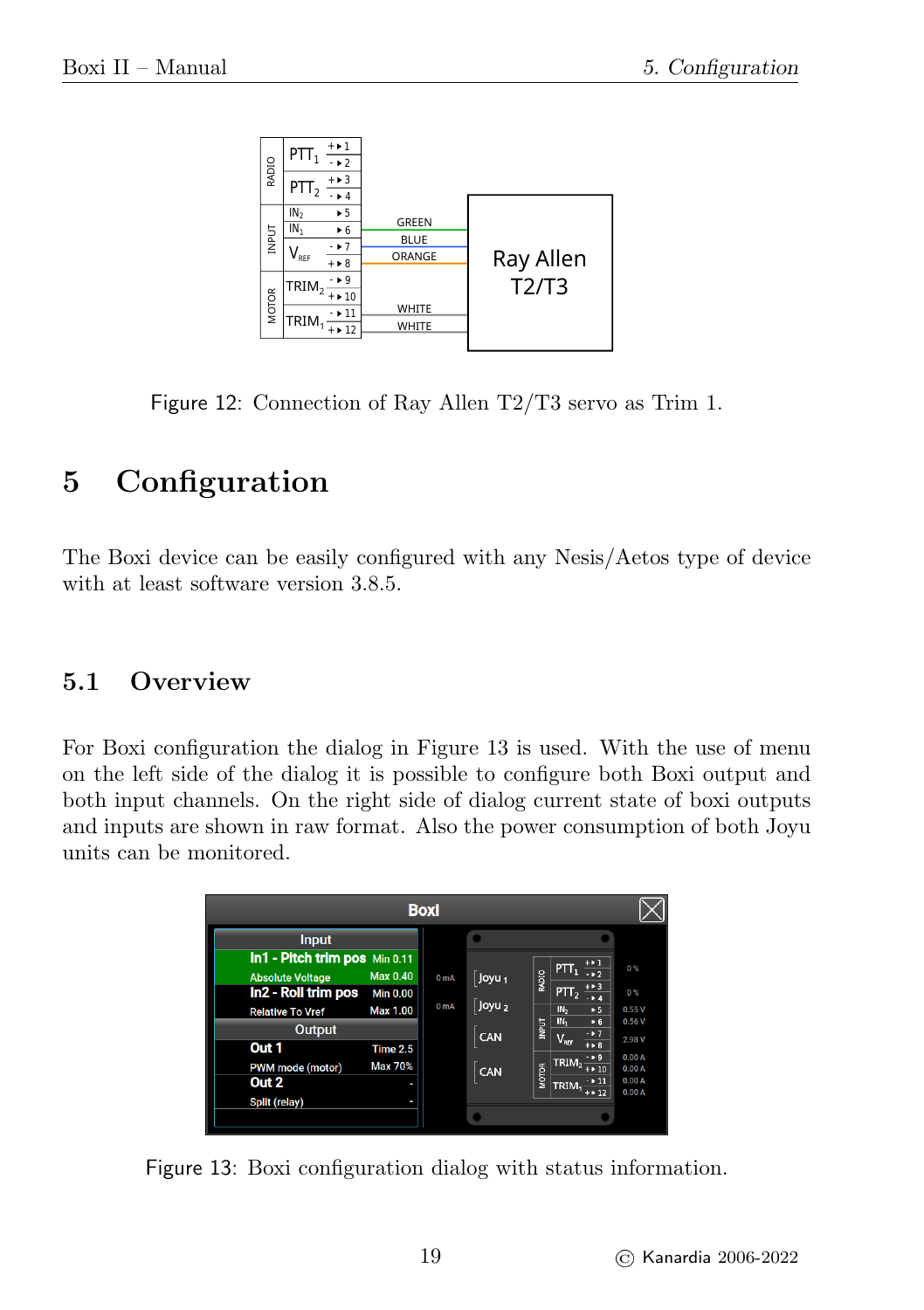## <span id="page-20-0"></span>5.2 Outputs

The output type can be selected when operator selects one of the output channels. There are two types of output behavior present: Pwm and Split. Depending on the selection of the type different options are shown.

#### <span id="page-20-1"></span>5.2.1 Pwm

Pwm mode of output is suitable for direct connection of the electric DC motor. In this mode the Boxi is using pulse width modulation to control the power output to the motor. With output configuration dialog several values could be adjusted. Please see figure [1](#page-10-3) for more information about pwm switching.

- Time To Max This is the time needed to transit PWM dutty cyle from Start PWM to Max PWM. If this value is set to 0 seconds, the Start PWM is ignored and Max PWM is used from the start of button press to release. The duty cycle transition increases lineary with time.
- Start PWM This is PWM duty cycle at push button press event. For most motors it should be arround 50% because of the faster reaction to push button event.
- Max PWM This is maximum PWM this output channel is using. If it is set to 100% then the output is constantly on and no PWM switching is occurring.

|                    | Out <sub>2</sub> |  |
|--------------------|------------------|--|
| <b>Output Type</b> | PWM mode (motor) |  |
| <b>Time to Max</b> | 1.0 s            |  |
| <b>Max PWM</b>     | 90%              |  |
| <b>Start PWM</b>   | 50%              |  |

Figure 14: Configuration dialog for PWM type of output.

#### <span id="page-20-2"></span>5.2.2 Split

In split mode type of the output there are no further options for configuration. In the split mode the output behaves as a simple switch.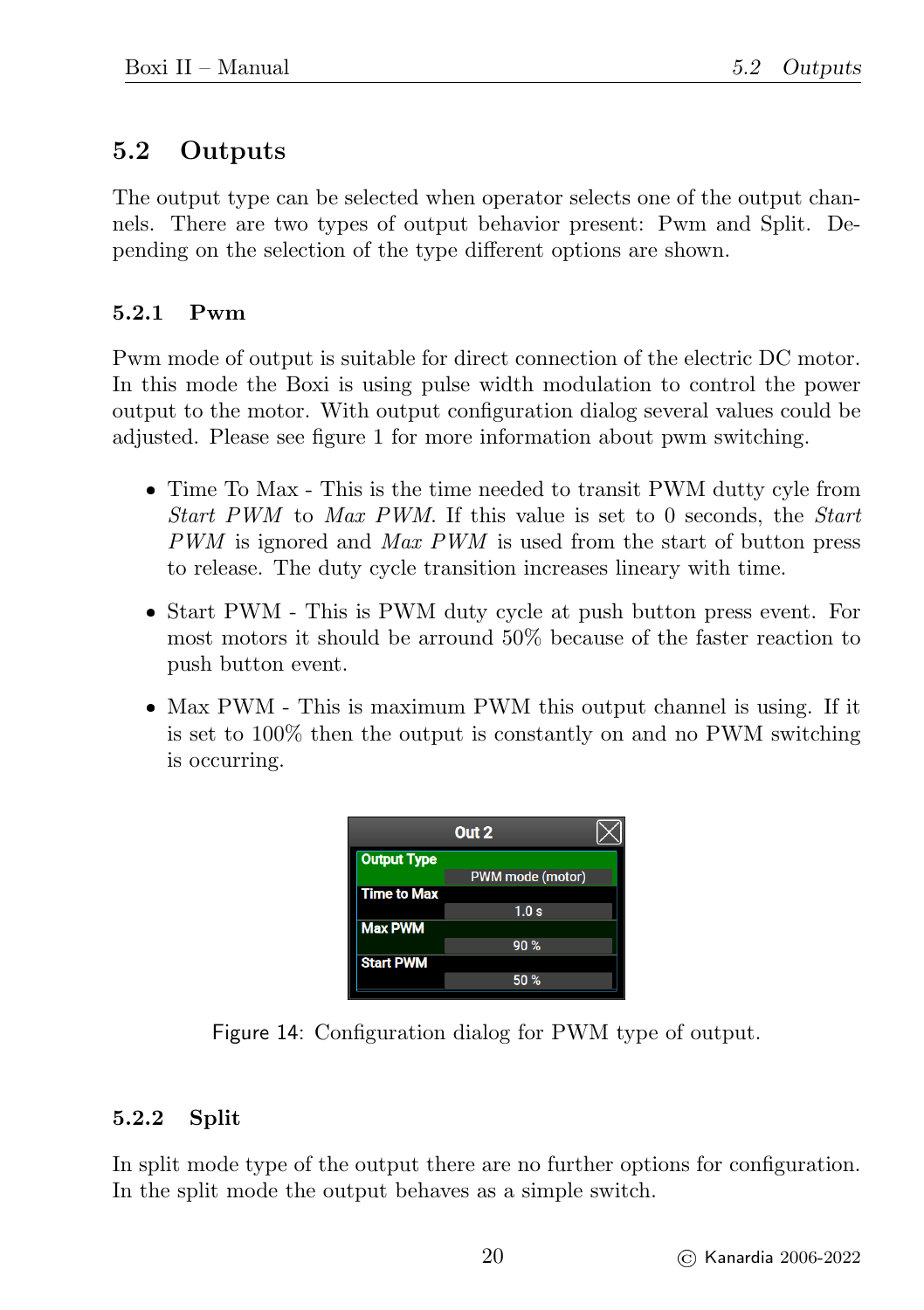

Figure 15: Configuration dialog for Split type of output.

## <span id="page-21-0"></span>5.3 Inputs

<span id="page-21-2"></span>In Boxi configuration dialog also the input channel configuration can be done. After selecting appropriate channel the action dialog is shown as on figure [16.](#page-21-2)



Figure 16: Action dialog for input channel configuration actions.

The following action can be done for each channel:

- 1. Edit Edit the function and other parameters of selected channel.
- 2. Reset Reset selected channel function to not used.
- 3. Min/Max Set the minimum and maximum values of the channel.

#### <span id="page-21-1"></span>5.3.1 Edit

When entering Edit dialog as on figure [17](#page-22-1) is shown. Within Edit dialog the following parameters can be set:

- 1. Function that this channel represents. Usually this is one of the trim position indicators, but it can be used also for flap position, etc...
- 2. Sensor Describes the connection type of the sensor and its reference voltage. Please see section [4.5](#page-16-0) for more details.
- 3. Report Time How often the information is sent from Boxi to other units on CAN bus. For position reports this should be set to 0.2 seconds.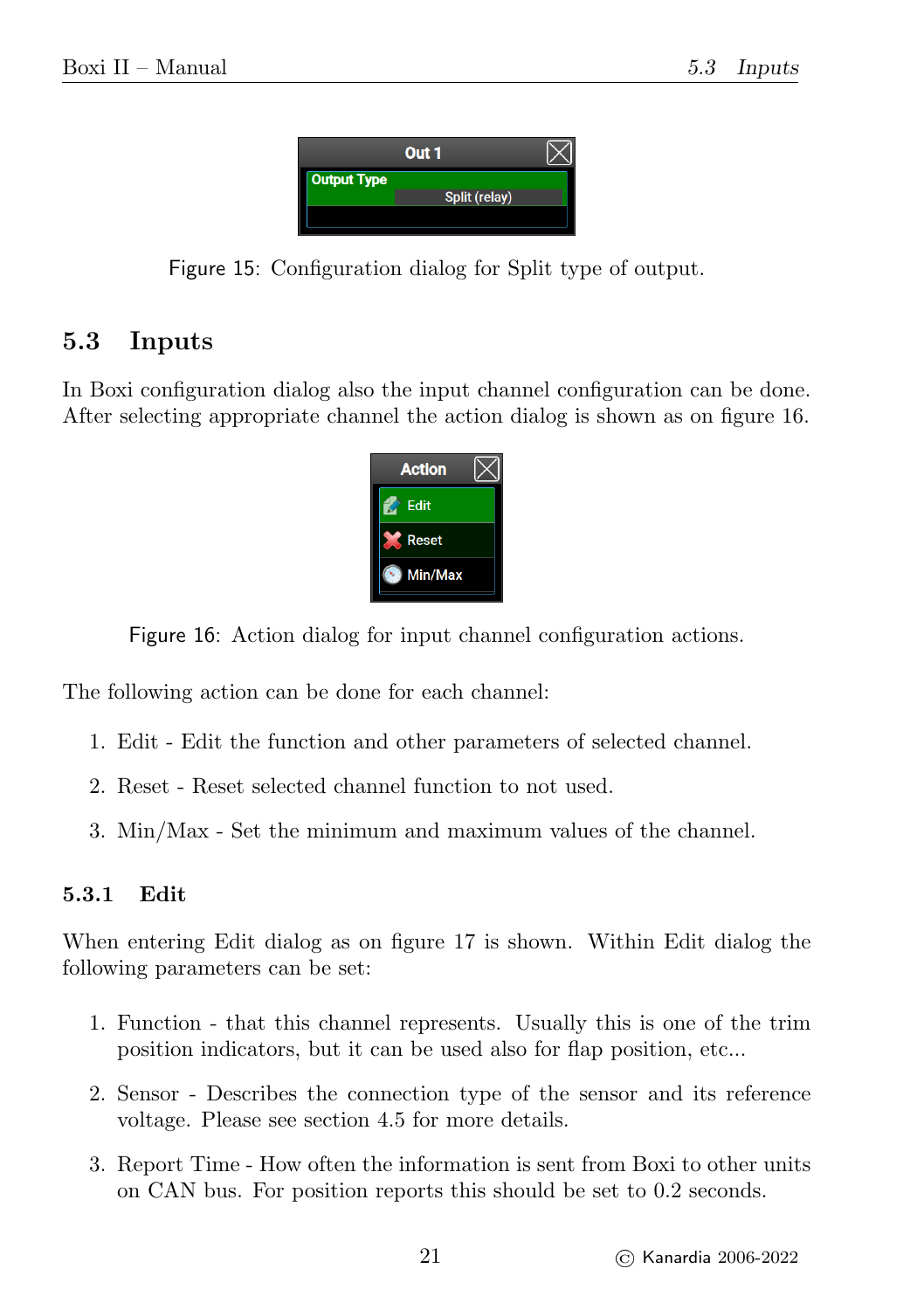<span id="page-22-1"></span>4. Filter - Time constant for internal digital filter. It controls how fast the input reacts to sensor changes.

|                    | Input 1                 |  |
|--------------------|-------------------------|--|
| <b>Function</b>    |                         |  |
|                    | Pitch trim pos          |  |
| <b>Sensor</b>      |                         |  |
|                    | <b>Absolute Voltage</b> |  |
| <b>Report time</b> |                         |  |
|                    | 0.2s                    |  |
| <b>Filter</b>      |                         |  |
|                    | 0.5s                    |  |
|                    |                         |  |

Figure 17: Configuration dialog for Input channel.

#### <span id="page-22-0"></span>5.3.2 Min/Max

In Min/Max dialog the values that represent limiting values of the sensor shall be set. For pitch trim the limits are full "Nose" trim and full "Tail" trim, for roll trim position the full "left and "right" values shall be set. In figure [18](#page-22-2) Min/Max dialog for Roll Trim is shown. There are three different values shown:

- Left value of the sensor input at full left position.
- Right value of the sensor input at full right position.
- <span id="page-22-2"></span>Sensor - current value of the sensor input.

|               | <b>Min/Max</b> |  |
|---------------|----------------|--|
| Left          |                |  |
|               | 0.00           |  |
| <b>Right</b>  |                |  |
|               | 1.00           |  |
| <b>Sensor</b> |                |  |
|               | 0.18           |  |
|               |                |  |

Figure 18: Configuration dialog for Min/Max settings.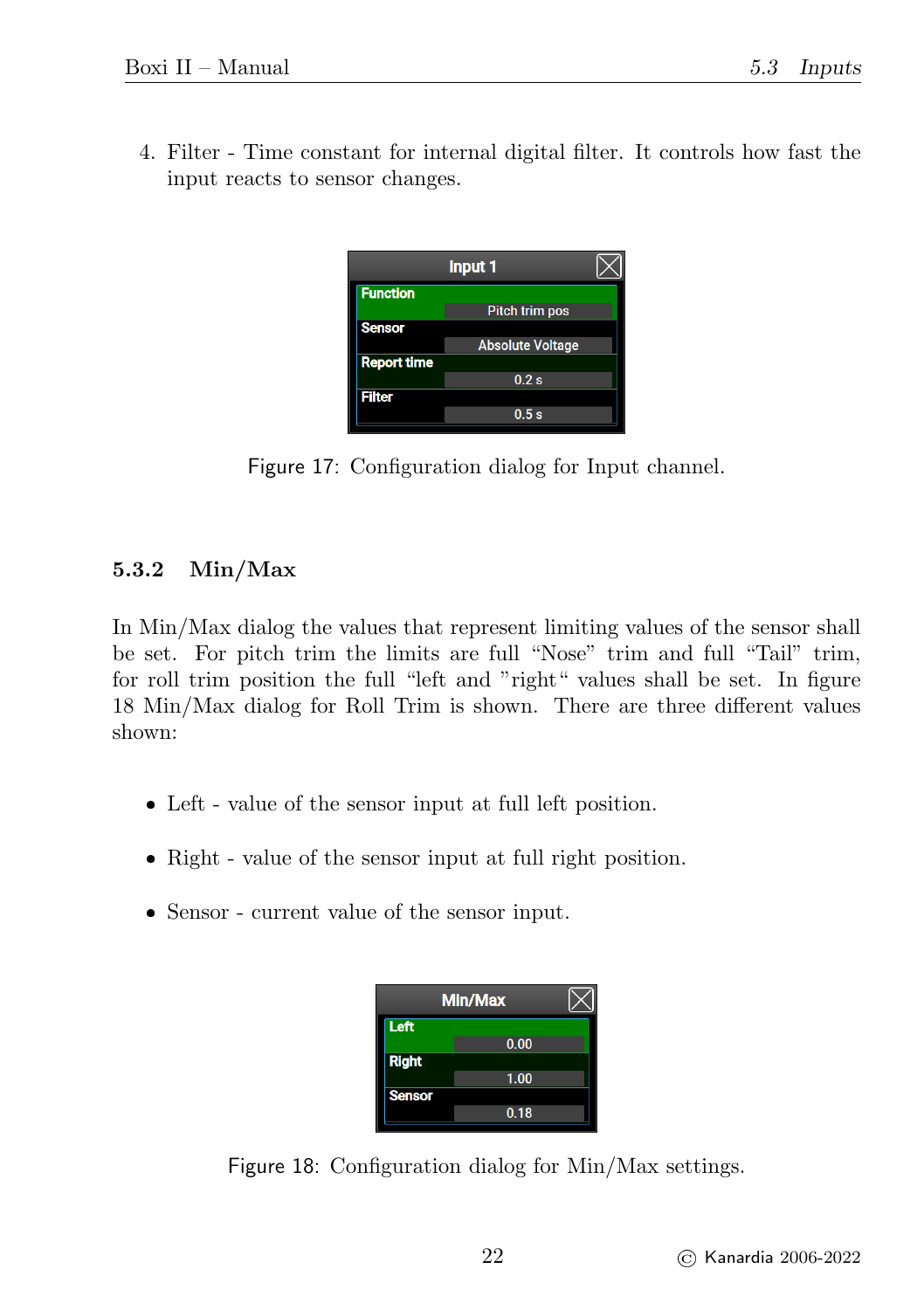#### <span id="page-23-0"></span>5.4 Status

Within Boxi configuration dialog as on figure [13](#page-19-3) the status of Boxi can be monitored.

- 1. Power consumption of Joyu 1 and 2 ports.
- 2. State of Ptt1 and Ptt 2 outputs. The 0% means open contact, 100% means closed contact.
- 3. Voltage between In1 and In2 inputs and Vref-.
- 4. Voltage between Vref+ and Vref-.
- 5. Current flowing from Boxi VCC to the Trim 1+, 1-, 2+ and 2- terminals.

## <span id="page-23-1"></span>5.5 Ray Allen

When using Ray-Allen T2/T3 motors set the Boxi configuration to proposed values. The proposed settings will enable the use of soft start of the trim motor, with quick input signal response. Please select appropriate input and output channel and set them as follows.

#### <span id="page-23-2"></span>5.5.1 Input

- Function Pitch, Roll or Yaw trim position
- Sensor Internal reference
- Report Time  $0.2s$
- Filter  $0.5s$

#### <span id="page-23-3"></span>5.5.2 Output

- Output type PWM
- $\bullet$  Time To Max 1.0s
- Start PWM  $50\%$
- Max PWM  $100\%$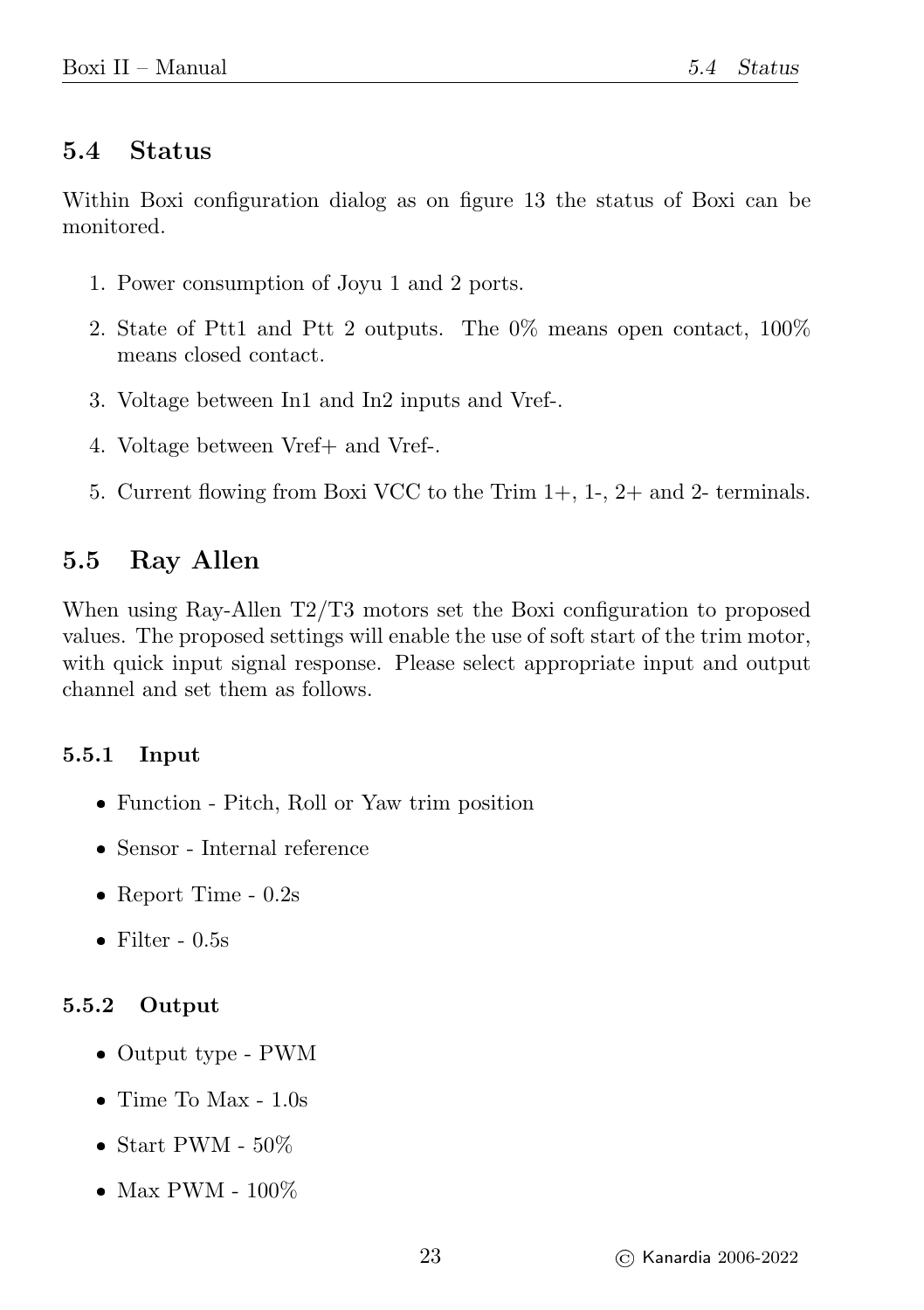# <span id="page-24-0"></span>6 Repair

The Boxi has no serviceable parts inside. In the case of malfunction, it must be sent to factory for a repair.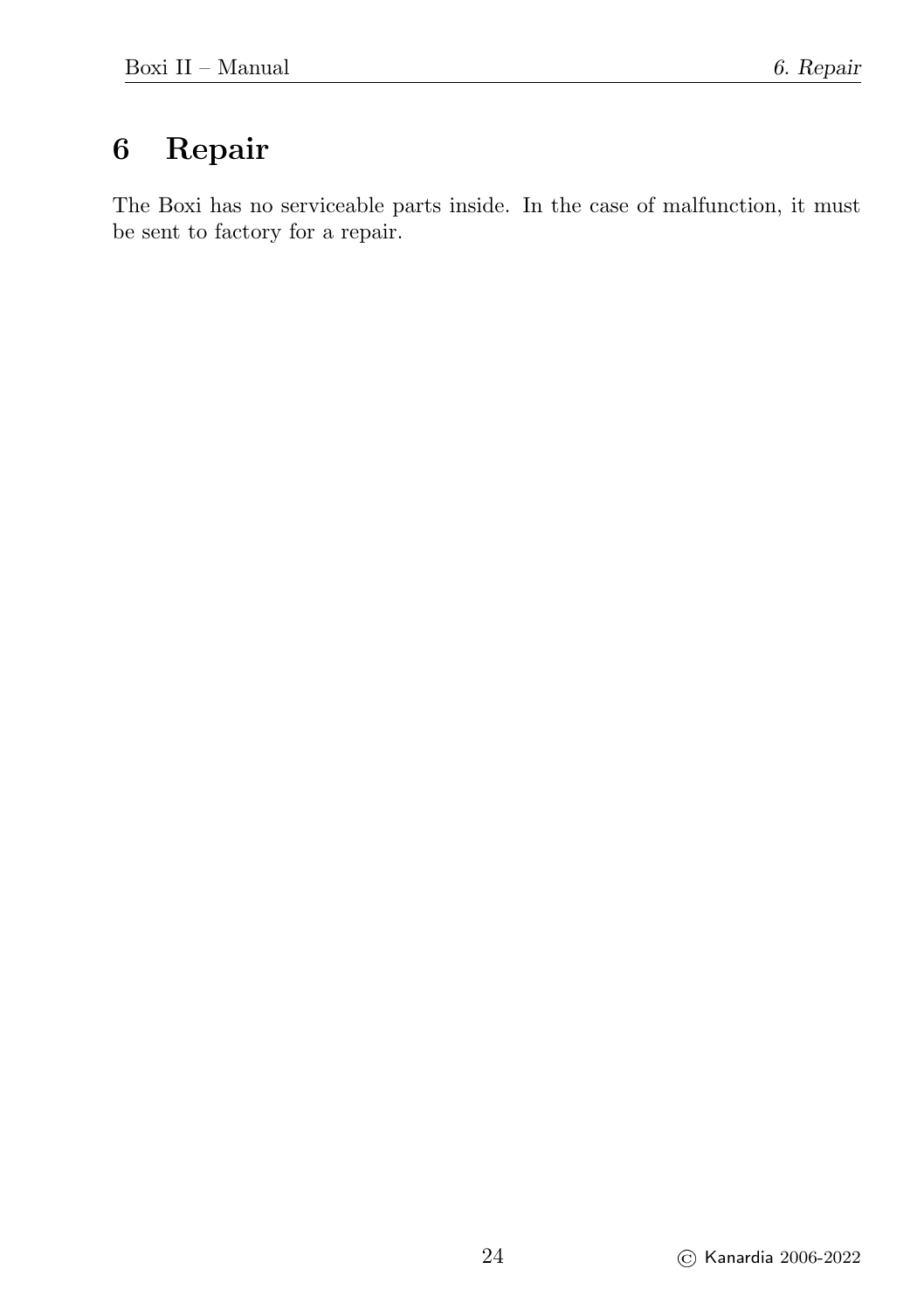## <span id="page-25-0"></span>7 Limited Conditions

Although a great care was taken during the design, production, storage and handling, it may happen that the Product will be defective in some way. Please read the following sections about the warranty and the limited operation to get more information about the subject.

## <span id="page-25-1"></span>7.1 Warranty

Kanardia d.o.o. warrants the Product manufactured by it against defects in material and workmanship for a period of twenty-four (24) months from retail purchase.

#### Warranty Coverage

Kanardia's warranty obligations are limited to the terms set forth below:

Kanardia d.o.o. warrants the Kanardia-branded hardware product will conform to the published specification when under normal use for a period of twenty-four months (24) from the date of retail purchase by the original end-user purchaser ("Warranty Period"). If a hardware defect arises and a valid claim is received within the Warranty Period, at its option and as the sole and exclusive remedy available to Purchaser, Kanardia will either (1) repair the hardware defect at no charge, using new or refurbished replacement parts, or (2) exchange the product with a product that is new or which has been manufactured from new or serviceable used parts and is at least functionally equivalent to the original product, or, at its option, if (1) or (2) is not possible (as determined by Kanardia in its sole discretion), (3) refund the purchase price of the product. When a refund is given, the product for which the refund is provided must be returned to Kanardia and becomes Kanardia's property.

#### Exclusions and Limitations

This Limited Warranty applies only to hardware products manufactured by or for Kanardia that have the "Kanardia" trademark, trade name, or logo affixed to them at the time of manufacture by Kanardia. The Limited Warranty does not apply to any non-Kanardia hardware products or any software, even if packaged or sold with Kanardia hardware. Manufacturers, suppliers, or publishers, other than Kanardia, may provide their own warranties to the Purchaser, but Kanardia and its distributors provide their products AS IS, without warranty of any kind.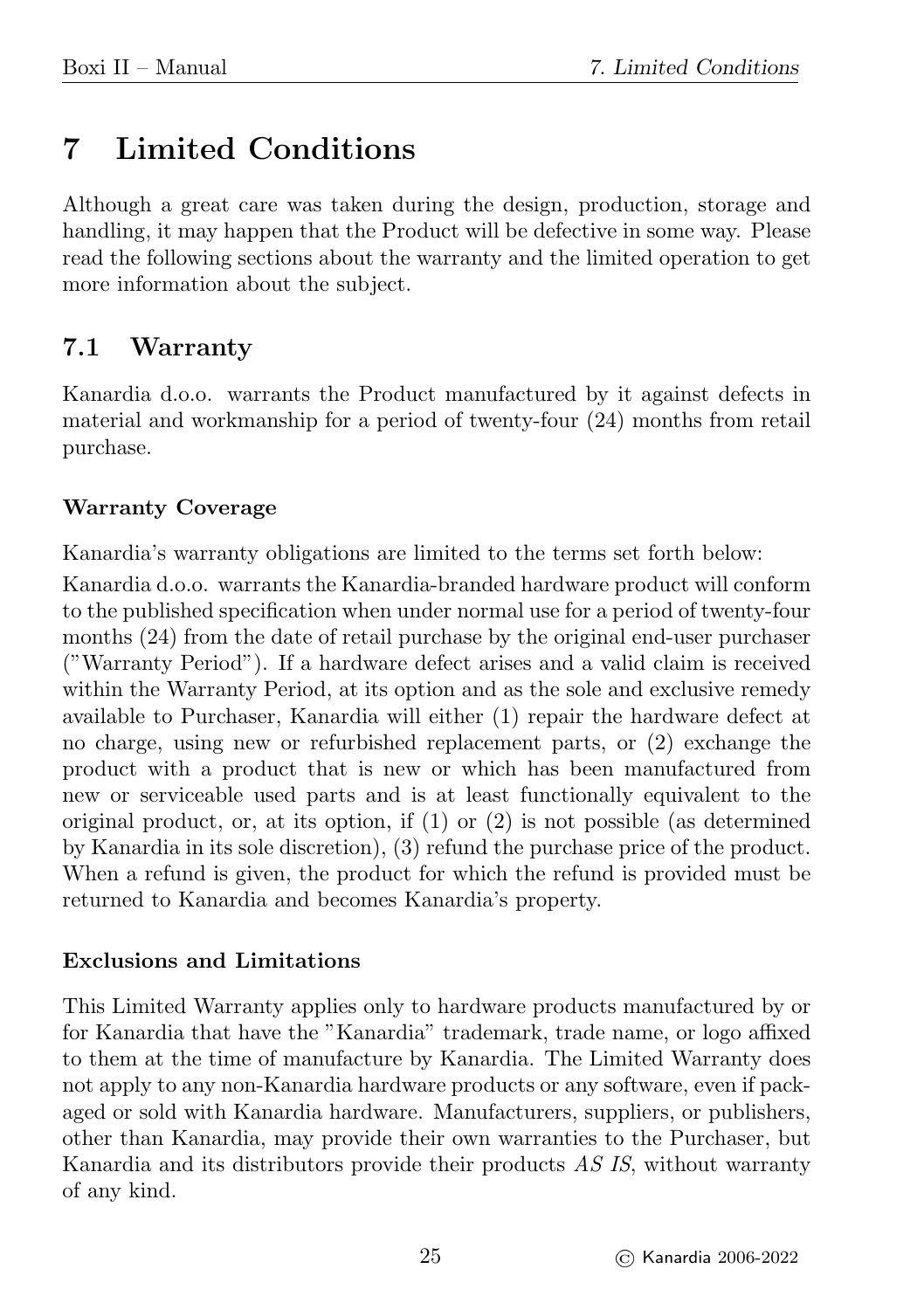Software distributed by Kanardia (with or without the Kanardia's brand name including, but not limited to system software) is not covered under this Limited Warranty. Refer to the licensing agreement accompanying such software for details of your rights with respect to its use.

This warranty does not apply: (a) to damage caused by use with non-Kanardia products; (b) to damage caused by accident, abuse, misuse, flood, fire, earthquake or other external causes; (c) to damage caused by operating the product outside the permitted or intended uses described by Kanardia; (d) to damage caused by service (including upgrades and expansions) performed by anyone who is not a representative of Kanardia or an Kanardia Authorized Reseller; (e) to a product or part that has been modified to significantly alter functionality or capability without the written permission of Kanardia; (f) to consumable parts, such as batteries, unless damage has occurred due to a defect in materials or workmanship; or  $(g)$  if any Kanardia serial number has been removed, altered or defaced.

To the extent permitted by applicable law, this warranty and remedies set forth above are exclusive and in lieu of all other warranties, remedies and conditions, whether oral or written, statutory, express or implied, including, without limitation, warranties of merchantability, fitness for a particular purpose, non-infringement, and any warranties against hidden or latent defects. If Kanardia cannot lawfully disclaim statutory or implied warranties then to the extent permitted by law, all such warranties shall be limited in duration to the duration of this express warranty and to repair or replacement service as determined by Kanardia in its sole discretion. Kanardia does not warrant that the operation of the product will be uninterrupted or error-free. Kanardia is not responsible for damage arising from failure to follow instructions relating to the product's use. No Kanardia reseller, agent, or employee is authorized to make any modification, extension, or addition to this warranty, and if any of the foregoing are made, they are void with respect to Kanardia.

#### Limitation of Liability

To the extent permitted by applicable law, Kanardia is not responsible for indirect, special, incidental or consequential damages resulting from any breach of warranty or condition, or under any other legal theory, including but not limited to loss of use; loss of revenue; loss of actual or anticipated profits (including loss of profits on contracts); loss of the use of money; loss of anticipated savings; loss of business; loss of opportunity; loss of goodwill; loss of reputation; loss of, damage to or corruption of data; or any other loss or damage howsoever caused including the replacement of equipment and property, any